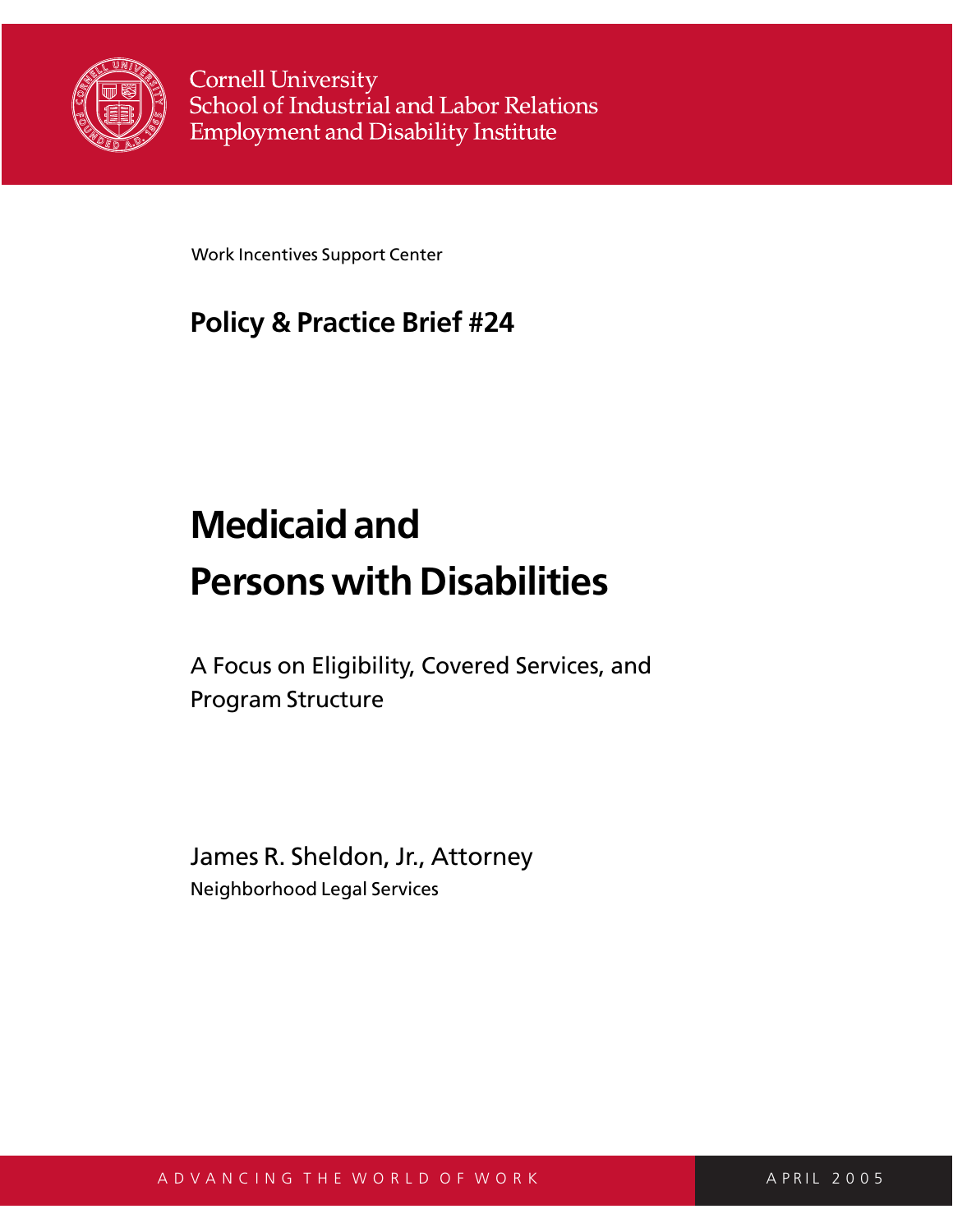This is one of a series of articles written for benefits specialists employed by Benefits Planning, Assistance and Outreach projects and attorneys and advocates employed by Protection and Advocacy for Beneficiaries of Social Security programs. Materials contained within this policy brief have been reviewed for accuracy by the Social Security Administration (SSA), Office of Employment Support Programs. However, the thoughts and opinions expressed in these materials are those of the authors and do not necessarily reflect the viewpoints or official policy positions of the SSA. The information, materials and technical assistance are intended solely as information guidance and are neither a determination of legal rights or responsibilities, nor binding on any agency with implementation and/or administrative responsibilities.

### **Table of Contents**

| Which of the Covered Services in a State Are Most Important to             |  |
|----------------------------------------------------------------------------|--|
|                                                                            |  |
| Relationship Between Medicaid and Medicare or                              |  |
|                                                                            |  |
|                                                                            |  |
|                                                                            |  |
|                                                                            |  |
| Working with SSI's Income and Resources Rules Can Enable the Individual to |  |
|                                                                            |  |
| Four Provisions Allow Former SSI Recipients to Retain                      |  |
|                                                                            |  |
| Obtaining Medicaid Through the "Medically Needy" or                        |  |
|                                                                            |  |
|                                                                            |  |
| Obtaining Medicaid Through the Federal Adoption Assistance Program  17     |  |
|                                                                            |  |
|                                                                            |  |
|                                                                            |  |
|                                                                            |  |
| How the Home and Community-Based Services Waiver Can be Used for           |  |
|                                                                            |  |
|                                                                            |  |
|                                                                            |  |
|                                                                            |  |
| What Medicaid Hearing Issues Would Be Appropriate for a PABSS Attorney     |  |
|                                                                            |  |
|                                                                            |  |
|                                                                            |  |
| Conclusion                                                                 |  |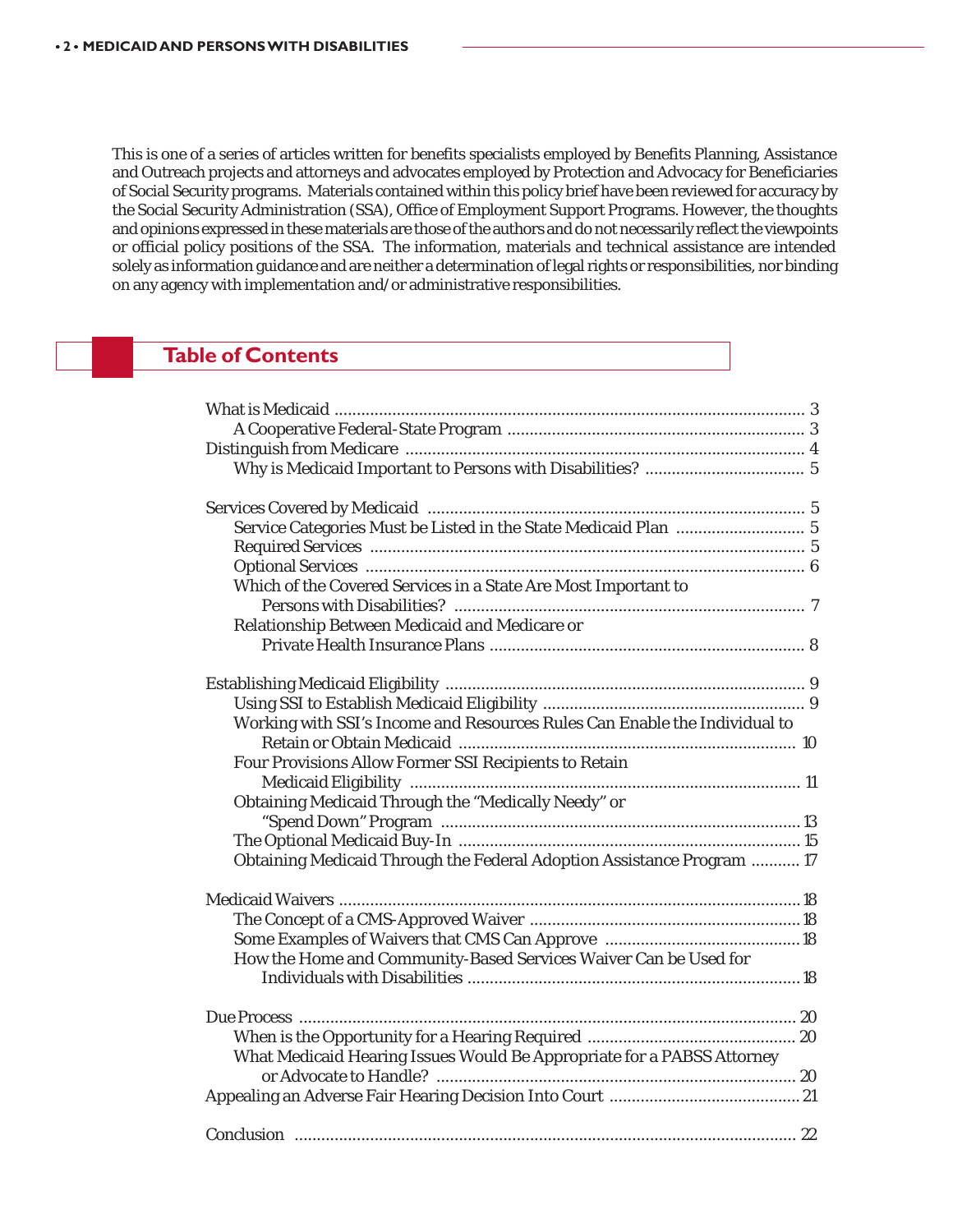This policy and practice brief is written for a primary audience of individuals who work for either a Benefits Planning, Assistance and Outreach (BPA&O) project or a Protection and Advocacy for Beneficiaries of Social Security (PABSS) program. The BPA&O and PABSS programs were created to serve beneficiaries of Supplemental Security Income (SSI) and Social Security Disability Insurance (SSDI) as they transition from benefits to full or part-time work.

The subject of this brief, Medicaid, is an issue which most of the individuals with disabilities who are served by the BPA&O and PABSS programs will deal with constantly. For those beneficiaries, Medicaid will be the likely payment source, for example, to pay for their doctors, therapists, prescription drugs, home health care, replacement wheelchairs, or episodic hospital stays.

As many advocates know, Medicaid has, since its inception in 1965, been the most complicated of all public benefit programs. In fact, Medicaid, as it relates to individuals with disabilities, has become a much more complicated program in the past 20 years as we have witnessed tremendous increases by states in using a wide range of Medicaid waiver programs; the movement to a managed care model in many states; and the 1619(b) and Medicaid buy-in programs emerge as ways for individuals with disabilities to retain Medicaid while working.

Recognizing the importance and complexity of Medicaid, this policy and practice brief will provide the reader with a practical guide to understanding the program. In doing so, our focus will be on: the services covered or potentially covered by Medicaid; the many ways that individuals with disabilities can establish or retain eligibility; the way the program is typically structured; and the appeals system available when the Medicaid agency makes a decision that is adverse to the applicant or beneficiary.

 **I. What is Medicaid?**

# **A. A Cooperative Federal-State Program**

Medicaid, officially referred to in the federal law as "Medical Assistance," is a cooperative federal-state program authorized by Title XIX of the Social Security Act.<sup>1</sup> Medicaid is designed as a fee-for-service program in which the state or local Medicaid agency provides payment for covered services, with the federal government reimbursing states for 50 to 83 percent of eligible costs, depending on the average per capita income of a state.<sup>2</sup>

Although Medicaid is designed to serve persons with limited income and resources, there are several special provisions which either allows a state's Medicaid program to waive income and resource rules, or that permit eligibility at much higher levels of income. As explained below, Medicaid can pay for a wide range of health-related costs for both children and adults with disabilities.

<sup>1</sup> 42 U.S.C. §§ 1396 *et seq.* 2 You can find the rate at which the federal government reimburses eligible Medicaid costs in your state at www.state healthfacts.org (follow the links for your state, then the state Medicaid program).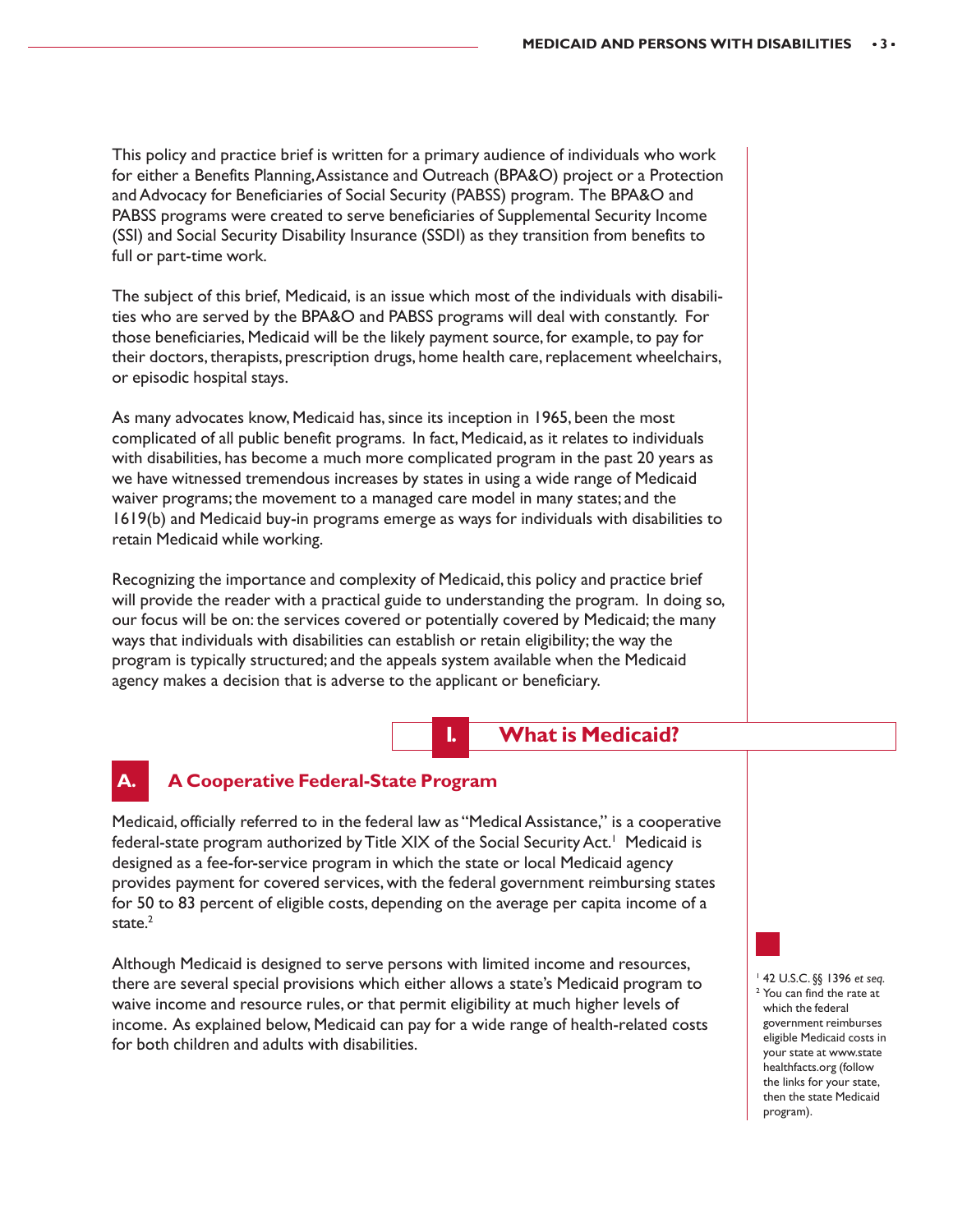Administration of Medicaid will occur at the state level, with the state Medicaid agency often delegating decision making either to other state agencies, or to county or local Medicaid units. In some states, the state Medicaid agency will delegate decision making to private managed care organizations.

#### **B. Distinguish from Medicare**

Medicare, a federal health insurance program authorized by Title XVIII of the Social Security Act, is most frequently associated with the receipt of Social Security benefits.<sup>3</sup> Adults with disabilities can establish Medicare eligibility in three ways:

- After 24 months of eligibility for SSDI benefits; or
- After 24 months of eligibility for Railroad Retirement disability benefits<sup>4</sup>; or
- If diagnosed with kidney disease and not receiving SSDI benefits, upon entering end stage renal disease or developing a disability that requires regular dialysis or kidney transplantation to maintain life.<sup>5</sup>

There is also a class of Medicare-Qualified Federal Employees who can qualify for benefits.<sup>6</sup>

Medicare is, for a majority of persons with disabilities, an inferior health insurance plan compared to Medicaid. Compared to most state Medicaid programs: Medicare provides much more limited home health care benefits; it provides more limited coverage of community-based care; and typically, Medicare provides more limited coverage for the wide range of durable medical equipment (or assistive technology devices) compared to Medicaid. It is not clear whether Medicare's new prescription drug benefit, Medicare Part D, will provide the same scope of coverage that is currently available to Medicaid beneficiaries in most states. Medicare's new Part D benefit, which begins on January 1, 2006, is beyond the scope of this article but is expected to be covered in a future policy and practice brief. Readers must be aware that under the Part D program, as currently written, individuals who are dually eligible for Medicaid and Medicare will be required to obtain their prescription drugs through Medicare.

Medicare requires payment of premiums (for the optional Part B coverage), deductibles and co-payments that are either not typically required by Medicaid, or when imposed by a state Medicaid agency, may not be for more than a "nominal amount."7 In 2005, the Medicare Part B premium is \$78.20 per month. A state's Medicaid agency may, subject to income eligibility requirements, pay for the Part B premiums, deductibles and copayments. This is generally done under the Qualified Medicare Beneficiaries (QMB) program or the Selected Low-Income Medicare Beneficiaries (SLMB) program, also known as Medicare Savings Programs.<sup>8</sup> The QMB and SLMB programs can be extremely important to Medicaid beneficiaries who are also eligible for Medicare.



- 3 42 U.S.C. §§ 1395 *et seq.*
- $4$  42 U.S.C. § 426(b). 5 42 U.S.C. §§ 426-1, 1395c,
- 139rr; 42 C.F.R. § 406.13(b). 6 Social Security Administration (SSA)
- Program Operations Manual Systems (POMS) HI 00835.001. <sup>7</sup> *See* 42 U.S.C. §§
- 1396o(a)(3), 1396o(B)(3). Under Medicaid buy-in program (see section III.E, below), states can charge monthly premiums subject to a formula adopted by the state.
- 8 For links to state websites related to QMB and SLMB, go to the federal Medicare website at: *www.medicare.gov/ Contacts/Related/MSPs.asp*.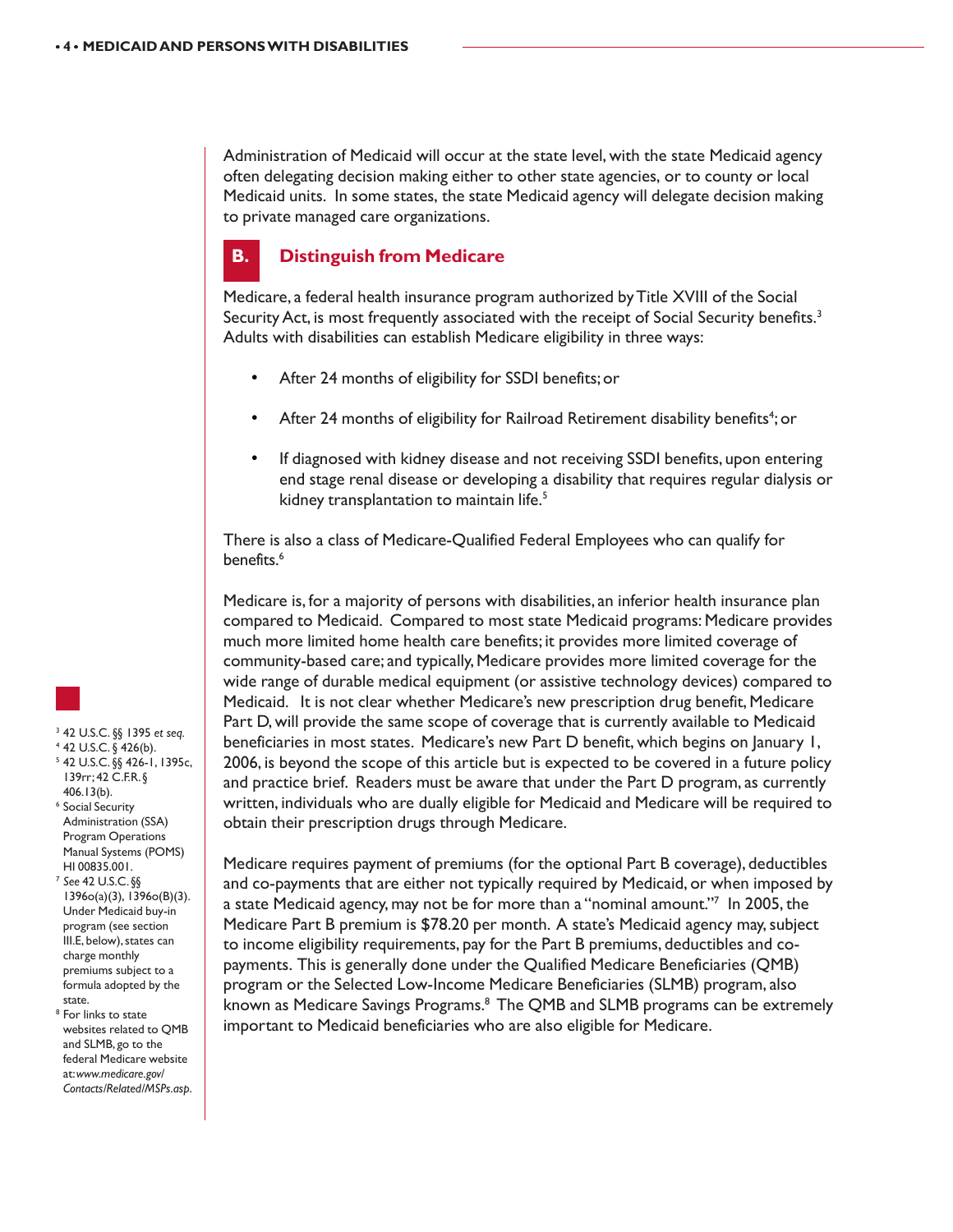# **C. Why is Medicaid Important to Persons with Disabilities?**

Medicaid is typically the only or primary health insurance plan for persons with disabilities who have limited income. Additionally, an increasing number of individuals with disabilities are looking to Medicaid as their primary health insurance plan, notwithstanding higher levels of income. Medicaid may be available to those individuals through state-specific Medicaid waivers, through optional Medicaid buy-in programs, or through the section 1619(b) provisions, all discussed below. A lack of adequate health insurance is often cited as a primary barrier to both the ability to live in the community and the ability to succeed in employment.

#### **II. Services Covered by Medicaid**

The extent of services covered by Medicaid will vary, state-by-state, as states are given great leeway on what optional categories of service to cover. States are also given total discretion in deciding whether or not to offer special services to selected populations under a federally-approved home and community-based services waiver. The waiver programs are often used to offer services that go beyond what is offered through the state's Medicaid plan (see section IV, below).

Although participation in Medicaid is voluntary, once a state chooses to participate in the program (and every state does) it must comply with federal Medicaid requirements. One such requirement is that a state must offer each category of "required services." Many of the required and optional services, listed in parts B. and C, below, are defined in the federal Medicaid regulations.9

# **A. Service Categories Must be Listed in the State Medicaid Plan**

Each state must develop a state Medicaid plan that describes the administration of the program and the eligibility categories covered by the state. The state plan must identify the required and optional health care services that are available through the state Medicaid program. The state plan must describe how beneficiaries, advocates, and others can review and obtain copies of all current policies and rules governing the operation of the program.10

# **B. Required Services**

All states must offer each of the required Medicaid services. The required services include:

- Inpatient Hospital Care
- Outpatient Hospital Care
- Physician's Services
- Laboratories and X-Ray Services
- Nurse Midwife Services
- Rural Health Clinic Services

<sup>9</sup> *See* 42 C.F.R. §§ 440.1- 440.185. 1042 C.F.R. § 431.18.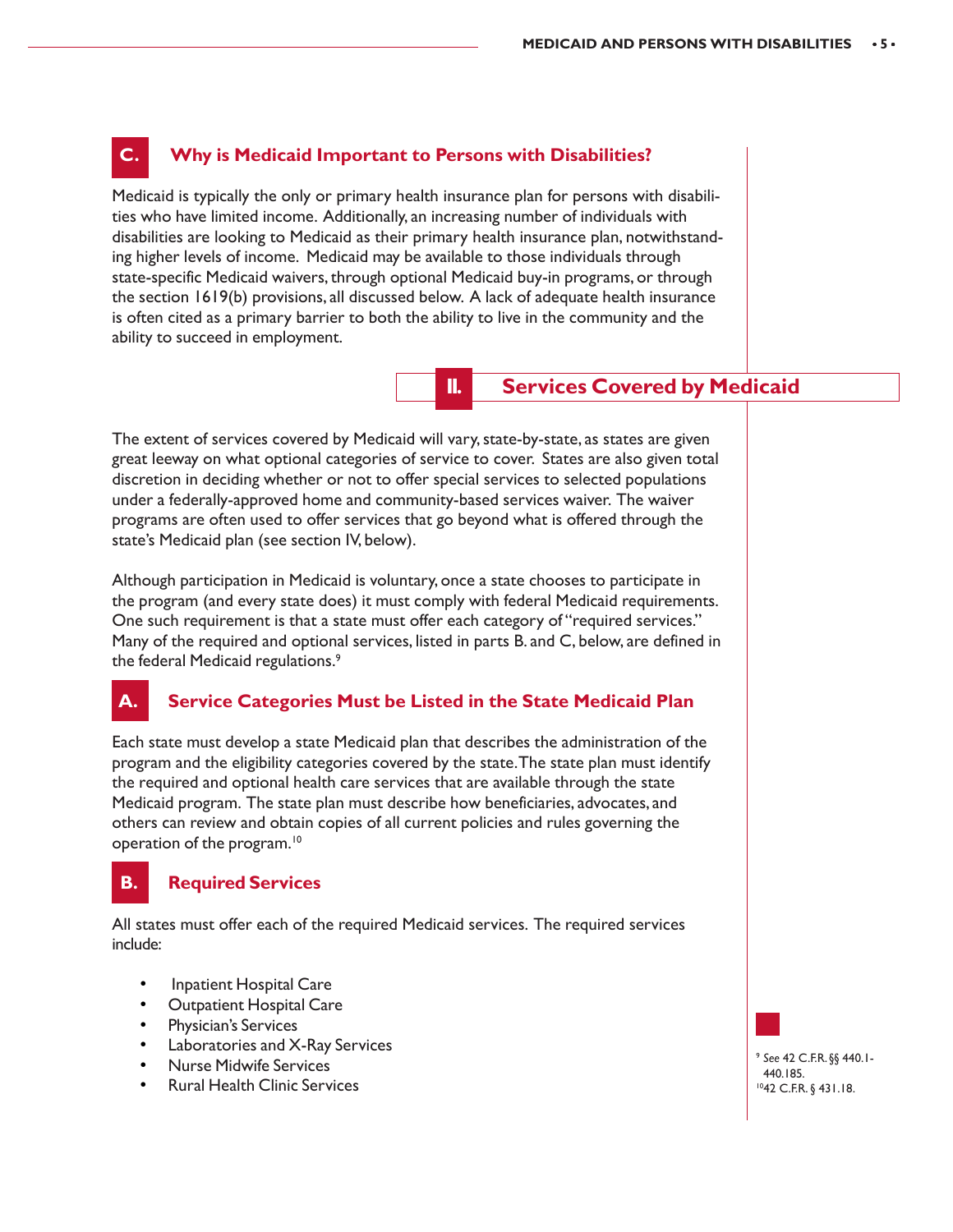- **Prenatal Care**
- **Family Planning Services**
- Skilled Nursing Facility Services for Persons Over Age 21
- Home Health Care Services to Persons Over 21, Eligible for Skilled Nursing Services (Includes Medical Supplies and Equipment)
- Pediatric and Family Nurse Practitioner Services
- Early and Periodic Screening, Diagnosis and Treatment (EPSDT) for Persons Under Age 21
- Vaccines for Children
- **Federally Qualified Health Center**
- **Transportation**

# **C. Optional Services**

The following are optional services that may be included in your state's Medicaid plan:

- Podiatrist Services
- Optometrist Services and Eyeglasses
- Chiropractor Services
- Private Duty Nursing
- Clinic Services
- Dental Services
- Physical Therapy
- Occupational Therapy
- Speech, Hearing and Language Therapy
- Prescribed Drugs
- **Dentures**
- Prosthetic Devices
- Diagnostic Services
- **Screening Services**
- **Preventive Services**
- Rehabilitative Services
- **Transportation Services**
- Services for Persons Age 65 or Older in Mental Institutions
- Intermediate Care Facility Services
- Intermediate Care Facility Services for Persons with Mental Retardation/ Developmental Disabilities and Related Conditions
- Inpatient Psychiatric Services for Persons under Age 22
- Christian Science Schools
- Nursing Facility Services for Persons under Age 21
- **Emergency Hospital Services**
- Personal Care Services
- Hospice Care
- Case Management Services
- Respiratory Care Services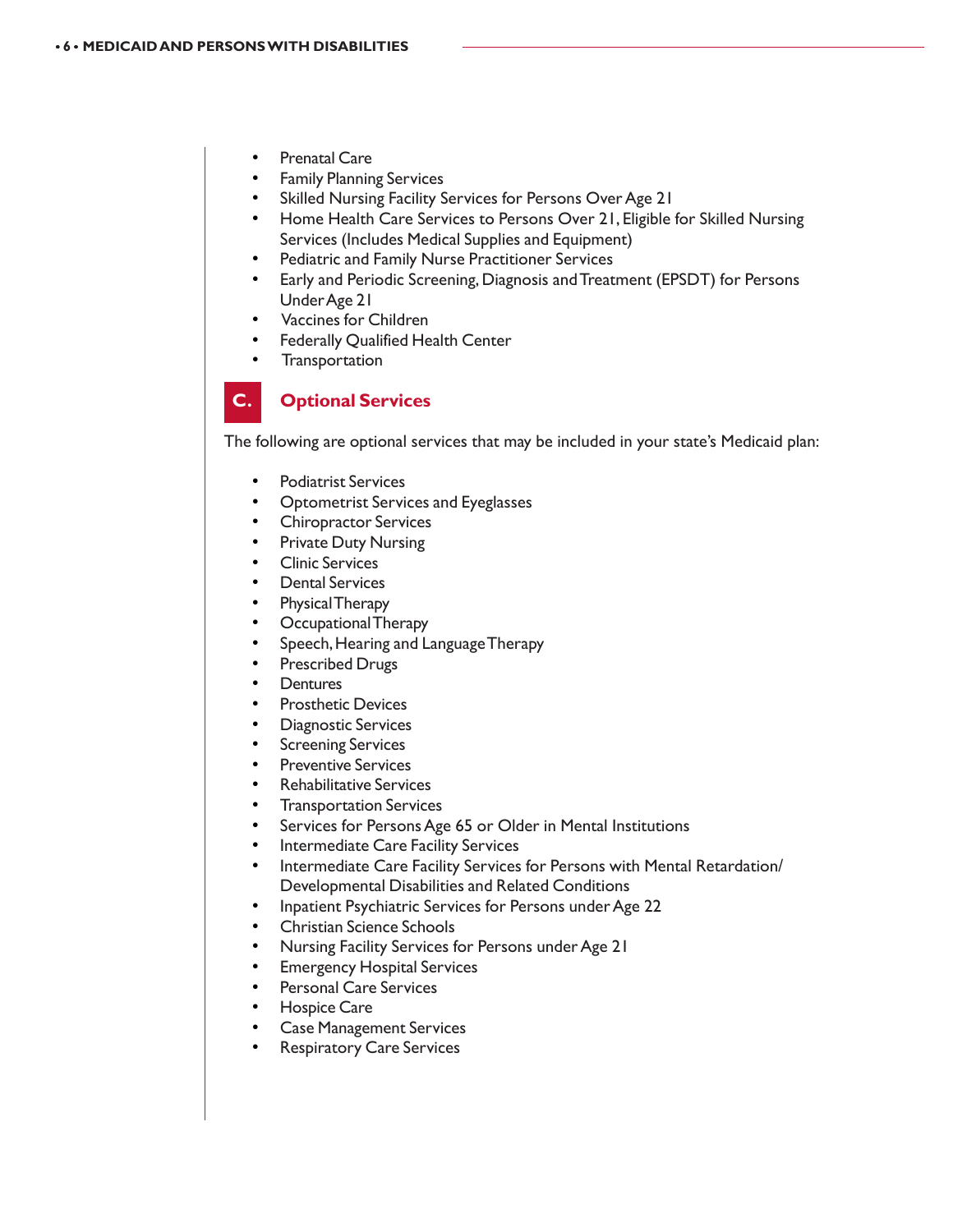#### **D. Which of the Covered Services in a State Are Most Important to Persons with Disabilities?**

The most important Medicaid-funded services tend to be those that are the most expensive and either not usually covered through employer-funded health insurance programs or covered with high deductible requirements. These include:

- Inpatient hospital care (required) This is very important for persons who have predictable expenses for periodic hospitalization
- Home health care services (required) Importantly, this required service includes "medical supplies and equipment," the category typically used to fund a wide range of durable medical equipment and assistive technology.
- EPSDT (required) for children under age 21. For children with severe disabilities, this opens the door to every optional service category under Medicaid (in all states), even when the optional service is not covered for adults. This ensures that any of the expensive services, potentially covered by Medicaid, will be covered for the child or young adult when such services are medically necessary.<sup>11</sup>
- Prescription drugs (optional) Many of the newer drugs, used to treat conditions like multiple sclerosis or depression may be extremely expensive. If covered by a private insurance plan, the coverage may come with high copayments.
- Private duty nursing (optional) This very expensive service is seldom available on an ongoing basis through traditional health insurance plans.
- Physical therapy; occupational therapy; speech, hearing and language therapy (optional) – Each of these services can be expensive and, when needed on an ongoing basis, is not available through many traditional private insurance plans. Under each of these categories, funding is available for necessary equipment and supplies, providing potential funding for expensive durable medical equipment and assistive technology.<sup>12</sup>
- Prosthetic devices This has also been used to fund expensive durable medical equipment and assistive technology, i.e., to the extent that the device replaces or replaces the functioning of a non-functioning part of the body.<sup>13</sup>
- Intermediate care facilities (optional) These very expensive residential programs enable many persons with disabilities to move from institutions into more community-based living environments.
- Personal care services (optional) This service provides for personal care aides and is what allows many individuals with disabilities to live independently in the  $\frac{1142 \text{ U.S.C.} \frac{5}{9} \cdot 1396d(r)}{1242 \text{ C FR. } }$

1242 C.F.R. § 440-110(c). 1342 C.F.R. § 440.120(c).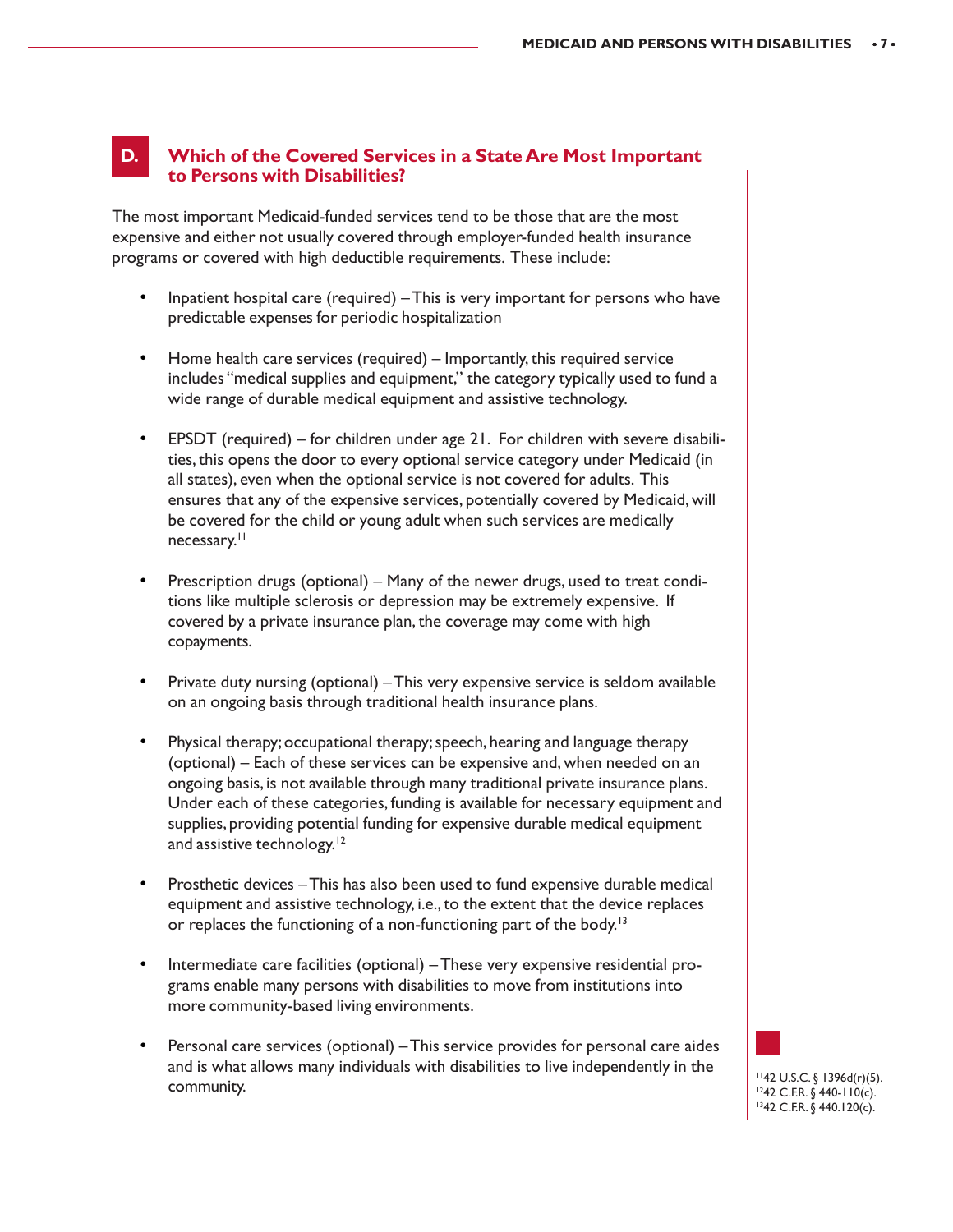• Clinic services (optional) – To the extent that this category and other optional categories (e.g., case management services) are available to provide communitybased mental health treatment, this allows persons with mental illness diagnoses to avoid the need for more segregated inpatient treatment.

#### **E. Relationship Between Medicaid and Medicare or Private Health Insurance Plans**

#### **1. Medicaid is The Payer of Last Resort**

Many Medicaid beneficiaries will also have coverage through Medicare or a private health insurance plan. When this is the case, Medicare or the private insurance plan will be the primary payer and Medicaid will be secondary.

For example, if a person who is covered by both Medicaid and Medicare sees a doctor who charges \$50, Medicare Part B will pay up to 80 percent of this charge with Medicaid picking up the copayment. Similarly, if a private insurance plan covers a \$100 prescription refill, subject to a \$35 copayment, Medicaid can pay the copayment (assuming prescription drugs are covered as an optional Medicaid service). One limitation is that the state Medicaid copayment will only be made to the extent that the combined Medicare (or private insurance) and Medicaid payments do not exceed Medicaid rates for the item.

Keep in mind that under the new Medicare prescription drug plan, Medicare Part D, individuals who are dually eligible for Medicaid and Medicare will be required to obtain their prescription drugs through Medicare. The Medicare Part D program will begin on January 1, 2006.

#### **2. Medicaid Can Pay the Medicare or Private Insurance Premiums**

We have already explained that the state Medicaid agency can pay for Medicare Part B premiums through the QMB or SLMB programs (see section I.B, above). The Medicaid agency is also authorized to pay for private insurance premiums when it determines that it is cost-effective to do so.

Recent health care trends find the employee responsible for an ever increasing share of the monthly health insurance premiums when health insurance is offered to employees. In some cases, the employee share of premiums may be so high that many employees might opt not to take the insurance. By picking up the employee's share of the premium, the Medicaid agency should save money as the private insurance plan will be the primary payer for health care that is covered by the plan. The employee will then have access to doctors and health care providers that are covered by the plan, some of whom may have opted not to participate in the Medicaid program.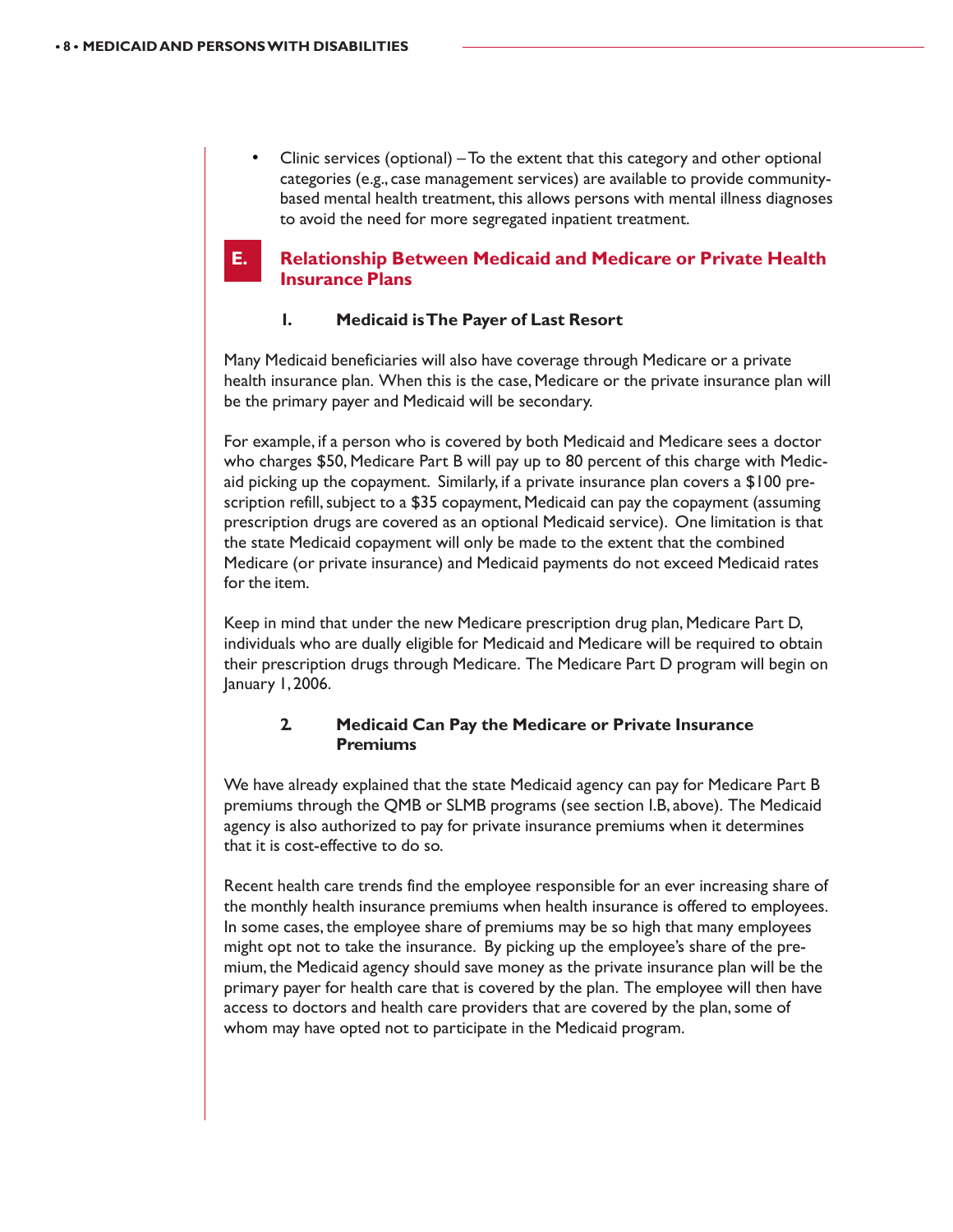**3. Prior Medicaid Coverage Can Satisfy the Period of "Creditable Coverage" Requirements, Ensuring Private Insurance Coverage in Many Cases Without a Period of Exclusion for a Preexisting Condition**

In our earlier policy and practice brief, Expanding Health Insurance Options: A Framework for Advising Social Security Beneficiaries of Their Rights Under Private Insurance Contracts,14 we discussed the federal Health Insurance Portability and Accountability Act (HIPAA) provisions governing preexisting conditions, provisions which generally apply to group health plans and health insurance issuers offering group health plans.<sup>15</sup> HIPAA allows private insurance plans to exclude coverage of preexisting conditions for a period of up to 12 months after the enrollment date.<sup>16</sup> That 12-month exclusion period can be shortened or eliminated if the beneficiary of the plan was covered by another third party insurance plan (or plans) during the year prior to enrollment, with a break of no more than 63 days during which the individual was not covered.<sup>17</sup> This is referred to under HIPAA as a period of "creditable coverage"

Many SSI or SSDI beneficiaries will take a job with private health insurance, having not worked during the previous year and having been covered only by Medicaid during that time. Many are concerned that the employer-funded insurance plan will not cover their preexisting conditions. The good news, for health insurance plans covered by HIPAA, is that Medicaid coverage is considered creditable coverage. What this means is that a person who was covered by Medicaid during the previous 12 months (or by a combination of Medicaid and private insurance), with no break in coverage of more than 63 continuous days, cannot be subject to a preexisting conditions exclusion period upon enrolling with the private plan.

### **III. Establishing Medicaid Eligibility**

This section details the many ways that persons with disabilities become eligible for Medicaid. During the past 25 years, many new ways to qualify for Medicaid have been added to the Medicaid Act. For example, the Act has been amended to create the optional, home and community-based services waiver and Medicaid buy-in programs. Additionally, the SSI provisions in Title XVI of the Social Security Act have been amended to make four separate classes of former SSI recipients eligible for continued Medicaid.

# **Using SSI to Establish Medicaid Eligibility**

#### **1. In Most States Medicaid Eligibility is Automatic for SSI Recipients**

SSI is a cash benefit for individuals with disabilities who have limited income and resources. In 2005, the SSI federal benefit rate is \$579 for an individual. Individuals eligible for SSI automatically qualify for Medicaid in 39 states, the District of Columbia, and the

14Available on Cornell's website at: www.ilr. cornell.edu/ped/dep/ PP\_9.txt or www.ilr. cornell.edu/ped/dep/ PP\_9.pdf. 1529 C.F.R. § 2590.701-2. 1629 C.F.R. § 2590.701-  $3(a)(1)(ii)$ . 1729 C.F.R. §§ 2590-701- 4(a)(1), 4(b)(2).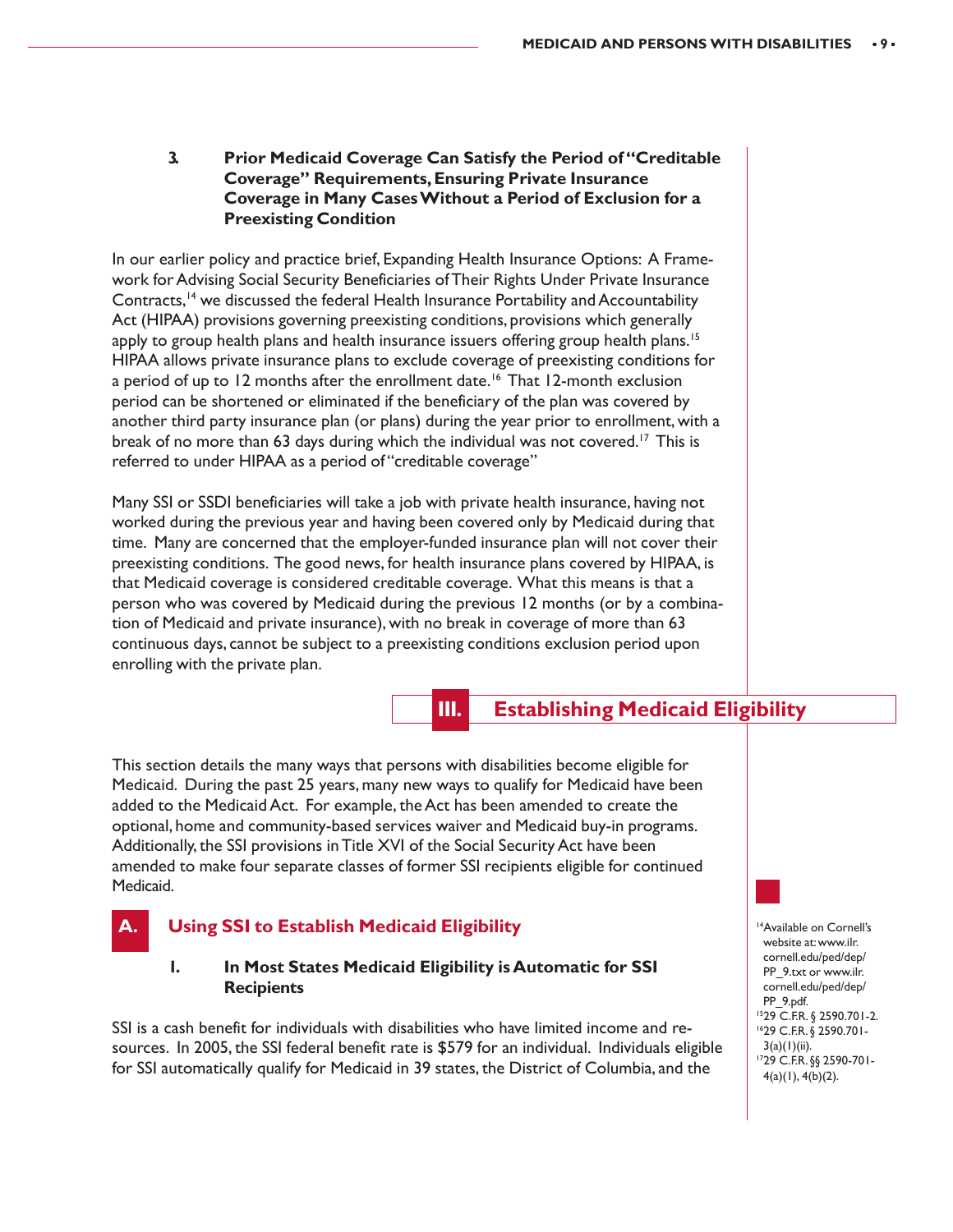Northern Mariana Islands. In most of these states, the SSI application also serves as a Medicaid application and no additional action is needed to establish Medicaid eligibility. However, the following states require a separate Medicaid application, even though the SSI status is enough to make them eligible: Alaska, Idaho, Kansas, Nebraska, Nevada, Oregon, Utah, and the Northern Mariana Islands.

In 11 states, known as section 209(b) states, Medicaid eligibility is not automatic for SSI recipients. These states use their own Medicaid eligibility criteria which differs from SSI eligibility criteria.<sup>18</sup> States exercising the 209(b) option include Connecticut, Hawaii, Illinois, Indiana, Minnesota, Missouri, New Hampshire, North Dakota, Ohio, Oklahoma, and Virginia.<sup>19</sup>



#### **B. Working with SSI's Income and Resources Rules Can Enable the Individual to Retain or Obtain Medicaid**

Working with SSI's income and resource rules to establish or retain SSI eligibility is a critical way of ensuring Medicaid eligibility in many cases. This section provides some illustrative examples of how this can work.

#### **1. Lump Sums of Money Can be Used to Purchase Exempt Resources**

An SSI recipient may receive a lump sum for retroactive SSI or SSDI benefits. The lump sum might also be for a personal injury settlement or it could be an inheritance. If this amount is for more than \$2,000 and it is retained in the bank, it will make the individual ineligible for SSI and automatic Medicaid in those states in which Medicaid is automatic for SSI recipients.

Many of our readers are familiar with SSI's list of exempt resources. These would include, for example, the residence of the SSI recipient (or responsible spouse or parent), a vehicle that is used for transportation by the recipient, or money set aside into an approved Plan for Achieving Self Support (PASS).<sup>20</sup> By using the lump sum for these purposes, the individual may be able to ensure SSI and Medicaid eligibility.

#### **2. Parental Income and the Transition-Aged Student**

If parental income is high enough, part of it is considered available (or "deemed") to their child under 18 who is seeking SSI. Parents can often organize their finances to ensure SSI and Medicaid eligibility.

For example, in a state that pays the 2005 SSI federal benefit rate of \$579, with no state supplement, a single parent living with two children, including one with a disability, would be able to maintain SSI eligibility for the child with a disability as long as the parent's gross monthly wages do not exceed \$2,731 (\$32,462 per year). If the parent's gross monthly wages are just above this limit, SSI eligibility for the child with a disability could be accomplished by: accepting extra health benefits in lieu of wages; putting earnings into a flexible spending account, if available<sup>21</sup>; or by going to a part-time schedule. If the



1842 U.S.C. § 1396a(f). 19SSA Program Operations Manual System (POMS) SI 01715.020. 20For a complete list of exempt resources, see 20 C.F.R. § 416.1210. <sup>21</sup>The flexible spending account (FSA), authorized by Internal Revenue Code § 125, allows a wage earner to use pre-tax dollars to pay for items like uncompensated medical costs, copayments, premiums, child care, public transportation, and parking. *See* POMS SI 00820.102, referring to the FSA as a "cafeteria plan" and excluding FSA contributions in determining countable income for the SSI program.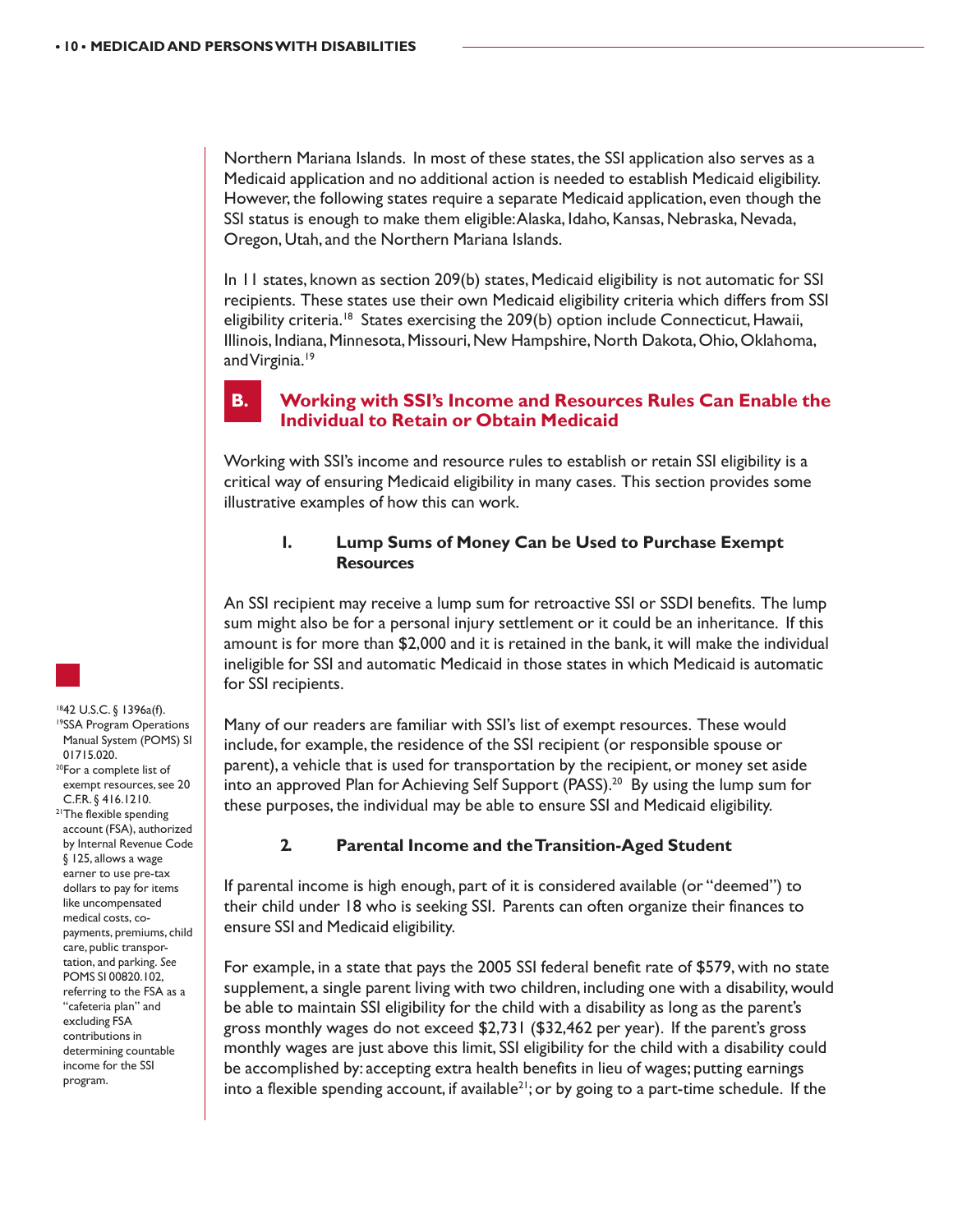child is old enough to have a viable vocational goal (generally age 14 or older) the parent could also consider putting part of their income (i.e., that which is deemed to the child) into a PASS to save toward expenses like college tuition or a computer. Of course, in most states the child's eligibility for SSI will mean that he or she is also eligible for Medicaid.

#### **3. Using the SSI Work Incentives Can Ensure SSI and Medicaid Eligibility**

This brief will not attempt to summarize the many work incentives that are available to SSI recipients, as these are summarized in many other materials, including Cornell's twovolume manual, other policy and practice briefs, and numerous SSA publications. We will, instead, provide a few examples of how work incentives could be used to establish or retain SSI and, presumably, Medicaid in most states.

SSI's PASS can be used in any case in which the individual is disabled, needs money to pay for items or services to support a vocational goal, and has excess income or resources that would affect eligibility for SSI or the benefit amount.<sup>22</sup> For example, an individual with a monthly SSDI check of \$900, who lives in a state that pays the 2005 SSI federal benefit rate of \$579, could put \$400 per month into an approved PASS and qualify for an SSI check of \$99 per month and Medicaid in most states. With the \$20 general income exclusion and a \$400 PASS exclusion, countable income is reduced to  $$480$  ( $$900 - 20 - 400 = $480$ ). The SSI check is then calculated by subtracting  $$480$ from the \$579 SSI rate  $(\$579 - 480 = \$99)$ .

An individual might also use blind work expense to qualify for SSI despite earnings that would ordinarily be too high to qualify for a monthly check. For example, an individual who earns \$18,000 gross per year (\$1,500 per month) and lives in a state that pays the 2005 SSI federal benefit rate (\$579) would not ordinarily qualify for SSI because their countable income, \$707.50, is more than the monthly SSI rate. If we assume that the individual has \$500 in monthly blind work expenses, covering expenses such as income tax withholding, Social Security and Medicare taxes, union dues, transportation, guide  $\log$  expenses, lunches, readers, Braille paper, cassette tapes, and computer discs, $^{23}$  then countable income is reduced to \$207.50 and the individual will qualify for an SSI check of \$371.50 and automatic Medicaid in most states.

### **Four Provisions Allow Former SSI Recipients to Retain Medicaid Eligibility24**

#### **1. Recipients of Social Security Widow's/Widower's Benefits**

If a person loses SSI when he or she becomes eligible for Social Security widow's or widower's benefits, the person remains automatically eligible for Medicaid if SSI eligibility would continue in the absence of the widow's or widower's benefits. Eligibility for Medicaid, however, continues only so long as the person remains ineligible for Medicare, a period of 24 months following the first month of Social Security eligibility.<sup>25</sup>

<sup>22</sup>A very comprehensive discussion of the PASS appears in our policy and practice brief, *PASS: SSI's Plan for Achieving Self-Support*, available on the Cornell website at www.ilr.cornell.edu/ped/ dep/PP\_12.txt or www.ilr.cornell.edu/ped/ PP\_12.pdf. 23POMS SI 00820.535 - .565.

<sup>24</sup>*See* CMS's Publication, *Groups Deemed to be Receiving SSI for Medicaid Purposes* (Disability and Aging TA Series # 01), available at *www.cms.hhs. gov/medicaid/eligibility/ ssideem.pdf*. 2542 U.S.C. § 1383c(d).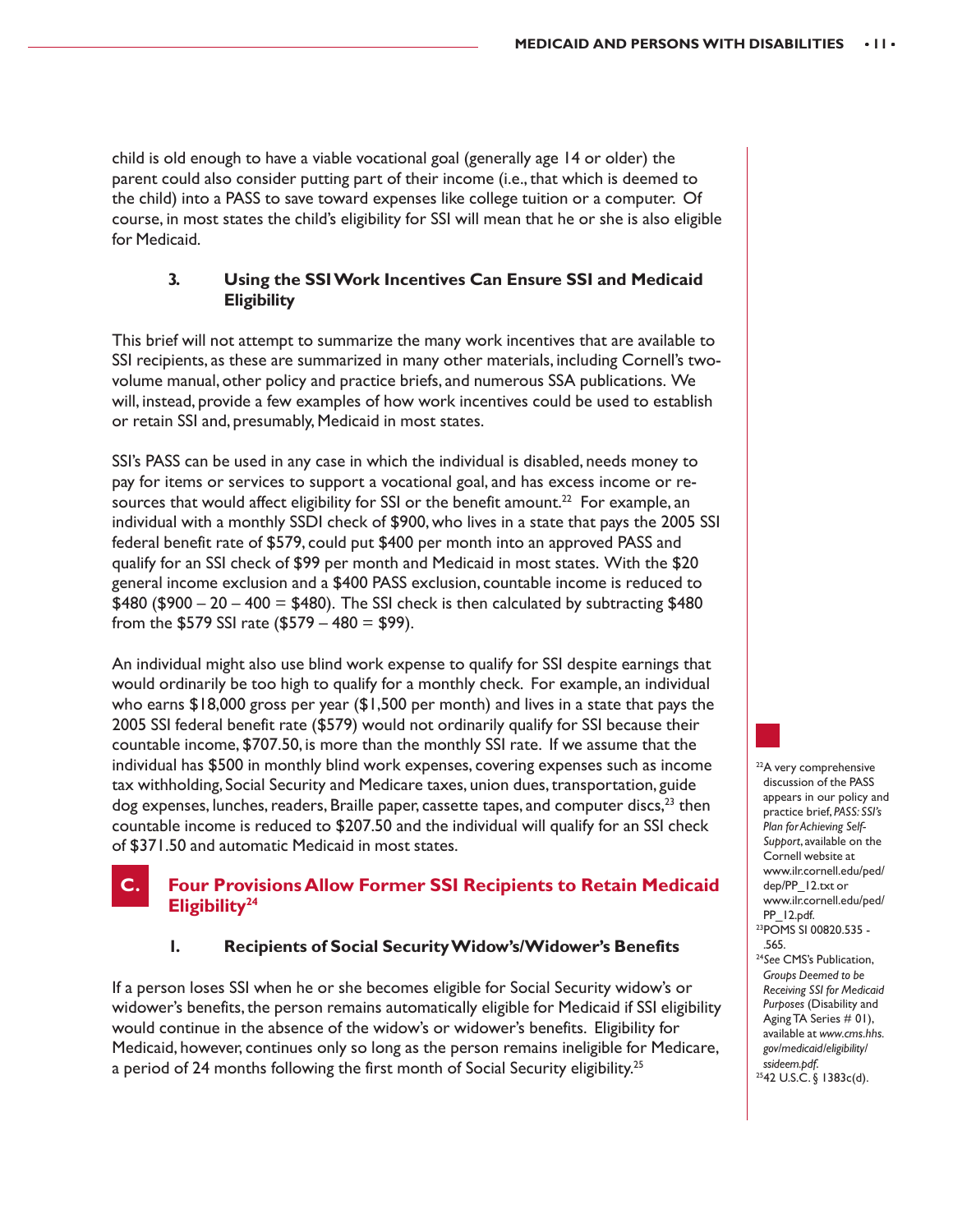Example: Harriet Simmons, age 53, was receiving \$579 in SSI benefits and Medicaid until her husband died. Now she has been approved for SSDI Widow's Benefits at the rate of \$650 per month, making her ineligible for SSI. She will continue her right to automatic Medicaid, under this provision, during the 24-month waiting period for Medicare.

#### **2. Recipients of Social Security Disabled Adult Child's Benefits**

A recipient of Social Security Childhood Disability Benefits, typically referred to as Disabled Adult Child's (DAC) benefits, can continue eligibility for automatic Medicaid if, after July 1, 1987, the person lost SSI due to entitlement to or an increase in SSDI/DAC benefits.26 DAC benefits are available to adult children of individuals who paid sufficient amounts into the Social Security trust fund and now are disabled, retired, or deceased.

Example: Chad Armstrong, age 27, was receiving \$579 in monthly SSI benefits and Medicaid. Upon his father's death, he applies for and is approved for DAC benefits of \$720 per month and then loses his SSI benefit. So long as Mr. Armstrong remains "otherwise eligible" for SSI (i.e., if we ignored his DAC benefits or the most recent increase in DAC benefits, he would continue to be eligible for SSI), he continues to be eligible for Medicaid.<sup>27</sup>

#### **3. The Pickle Amendment**

Individuals who lost SSI because of cost-of-living or other increases in Social Security benefits may have their automatic Medicaid eligibility is re-established if the person would be presently eligible for SSI if Social Security cost-of-living increases, since the last month of dual eligibility for SSI and SSDI, are disregarded. 28

#### **4. Section 1619(b): Continued Medicaid for Persons Who Lose SSI Due to Wages**

This very important work incentive provides Medicaid for individuals who lose SSI when earnings are too high to qualify for the SSI cash benefit.<sup>29</sup> Under section 1619(b), which is applicable in all states, automatic Medicaid continues if the person would be eligible for SSI if his or her wages were ignored and annual income is less than a specified income threshold. The 2005 state eligibility thresholds range from \$21,000 to \$45,000 in annual wages, as the threshold is based on a combination of state-specific SSI payment rates and per capita Medicaid expenditures.<sup>30</sup>

Example, general 1619(b) threshold: Mary was getting SSI benefits of \$579 and Medicaid until July 2005 when she started working a job that pays \$18,000 per year. She will lose her cash benefits, but should be able to keep her Medicaid benefits in all states under the 1619(b) program so long as other criteria are met.

Example, individualized 1619(b) threshold: A higher, individualized eligibility threshold can be established based on such factors as very high health-related costs.<sup>31</sup> For example, assume that Mary in the preceding example resides in Utah where the 2005 general threshold for 1619(b) is \$26,326 in annual gross wages. Mary gets a promotion and will now be earning \$28,000 in gross annual wages, just above Utah's general threshold for 1619(b). Assume that Mary has \$15,000 per year in Medicaid-funded expenses.

<sup>27</sup>For a further explanation of this provision and the litigation it took in two states to enforce it, see Munger, J., *Categorical Medicaid Eligibility for Recipients of Disabled Adult Child Social Security Benefits*, 29 CLEARINGHOUSE REV. (March 1996). <sup>28</sup>For an excellent resource on this topic, *see* Bonnyman, G., *A Quick and Easy Method of Screening for Medicaid Eligibility Under the Pickle Amendment* (updated annually), available at: www.healthlaw.org/pubs/ 200411.2005Picklechart.pdf. 2942 U.S.C. § 1382h; 20 C.F.R. §§ 416.264 *et seq.*; POMS SI 02302.010 B. <sup>30</sup>*Se*e POMS SI 02303.200 N, listing state-by-state eligibility thresholds for 2005.

2642 U.S.C. § 1383c(c).

31POMS SI 02302.050.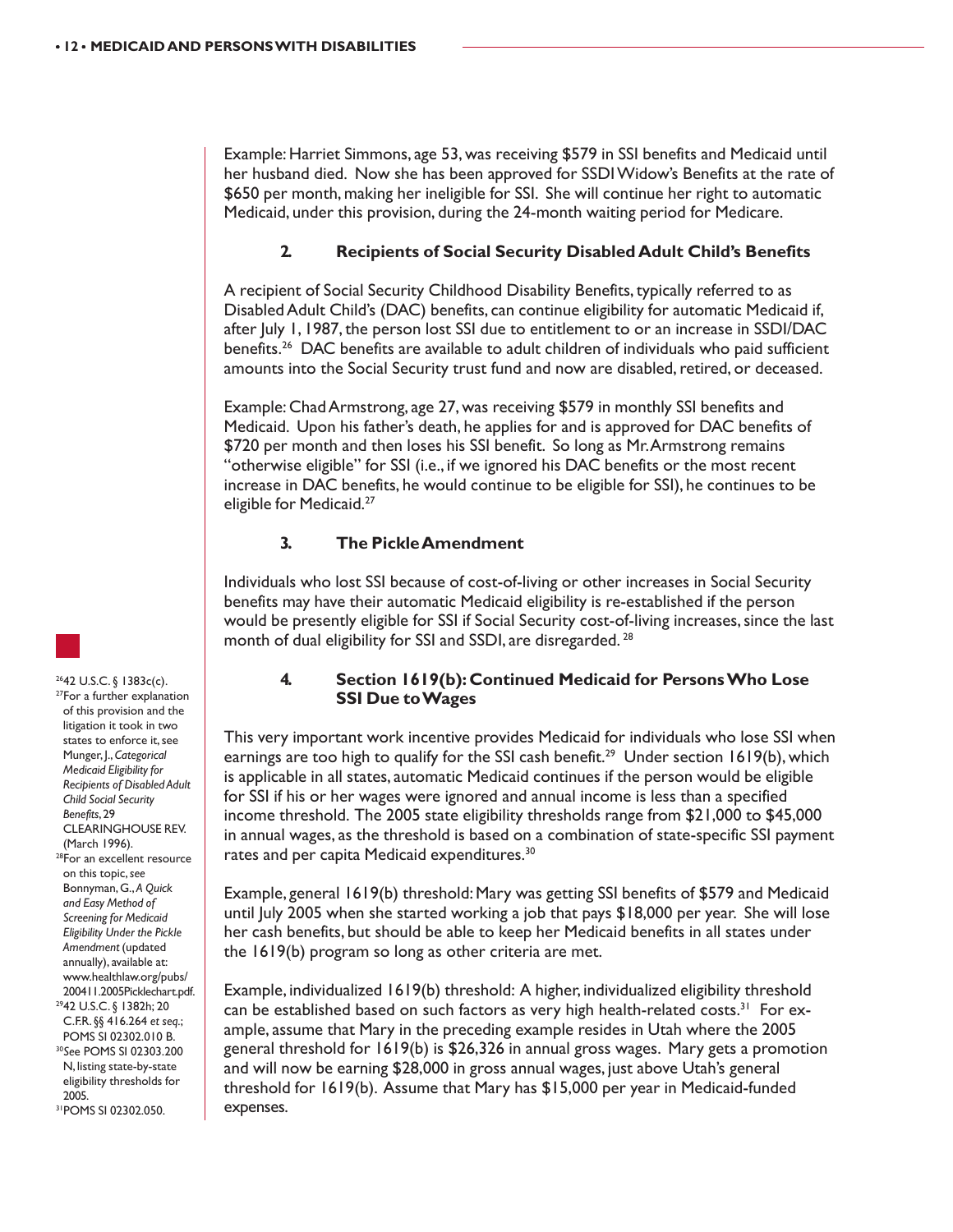Mary will be eligible for Medicaid under an individualized threshold. This threshold for her will be determined by taking the base amount from the 1619(b) chart available in SSA's POMS manual<sup>32</sup> (\$14,916 for Utah) and adding the annual amount that would be paid by Medicaid (\$15,000). Adding those two figures together provides you with Mary's individualized eligibility threshold, \$29,916 per year. Since Mary's new annual gross wage amount, \$28,000, is less than her individualized threshold of \$29,916 she remains eligible for Medicaid under 1619(b).

### **D. Obtaining Medicaid Through the "Medically Needy" or "Spend Down" Program**

#### **1. The Medically Needy Program is an Option Exercised by Two Thirds of the States**

Medically needy individuals include individuals with disabilities or blindness, who would qualify for SSI, but have income or resources above the SSI limits set by their state.<sup>33</sup> Since disability and blindness are two optional coverage groups under the medically needy program, not all states will cover them.<sup>34</sup> Thirty-four states, the District of Columbia, and Puerto Rico have established a medically needy program for individuals with disabilities or blindness, including Alaska, Arkansas, California, Connecticut, District of Columbia, Florida, Georgia, Hawaii, Illinois, Iowa, Kansas, Kentucky, Louisiana, Maine, Massachusetts, Maryland, Michigan, Minnesota, Montana, Nebraska, New Hampshire, New Jersey, New York, North Carolina, North Dakota, Oklahoma, Pennsylvania, Puerto Rico, Rhode Island, Tennessee, Utah, Vermont, Virginia, Washington, West Virginia, and Wisconsin.<sup>35</sup> Since Medicaid agencies often do not explain the spend down (or "share of cost") program to applicants or recipients, you should find out if your state offers this option and take steps to educate yourself and your clients on how it works.

#### **2. How the Spend Down Works**

Each state sets its medically needy income levels based on family size. For example, New York set its 2005 level at \$667 per month for a household of one. All individuals meeting the federal SSI definition of disability or blindness, who have income or resources below the medically needy level, automatically qualify for Medicaid. Individuals with income above the medically needy level must first meet a "spend down" or "share of cost" test. The spend down is the amount by which countable income exceeds the state's medically needy level after subtracting allowable deductions.

For individuals in states in which Medicaid is automatic for SSI recipients, the Medicaid agency must follow SSI's rules (or rules that are more liberal than the SSI rules) for counting of income and resources.<sup>36</sup> In these states, the rules (or "methodologies") used in determining eligibility for persons who are blind or disabled can be no more restrictive than those employed by the SSI program.<sup>37</sup> In states using more restrictive income and resource rules than those of SSI (i.e., section 209(b) states), those rules can be no more restrictive than those used under the state's Medicaid plan in effect on January 1, 1972.38



<sup>32</sup>See note 30 above.<br><sup>33</sup>42 U.S.C. § 1396a(a)  $(10)(C)$ .

- <sup>34</sup>CMS State Medicaid Manual § 3612.
- 35*See CMS's Medicaid At-a-Glance 2003: A Medicaid Information Source,* www.cms.hhs.gov/states/ maag2003.pdf.
- <sup>36</sup>*See* 42 U.S.C. § 1396(a)  $(10)(C)(I); 42 C.F.R.$ §§ 435.831(income) (requiring, at § 435.831(b) (2) that "the agency must deduct amounts that would be deducted in determining eligibility under SSI"), 435.601 and 435.845 (resources); CMS State Medicaid Manual § 3620 C.
- <sup>37</sup>*See* Addis v. Whitburn, 153 F.2d 836 (7th Cir. 1998); *Camacho v. Perales*, 786 F.2d 32 (2d Cir. 1986).

<sup>38</sup>*See, e.g.,* 42 C.F.R. § 435.831(b)(3)(regarding income determinations).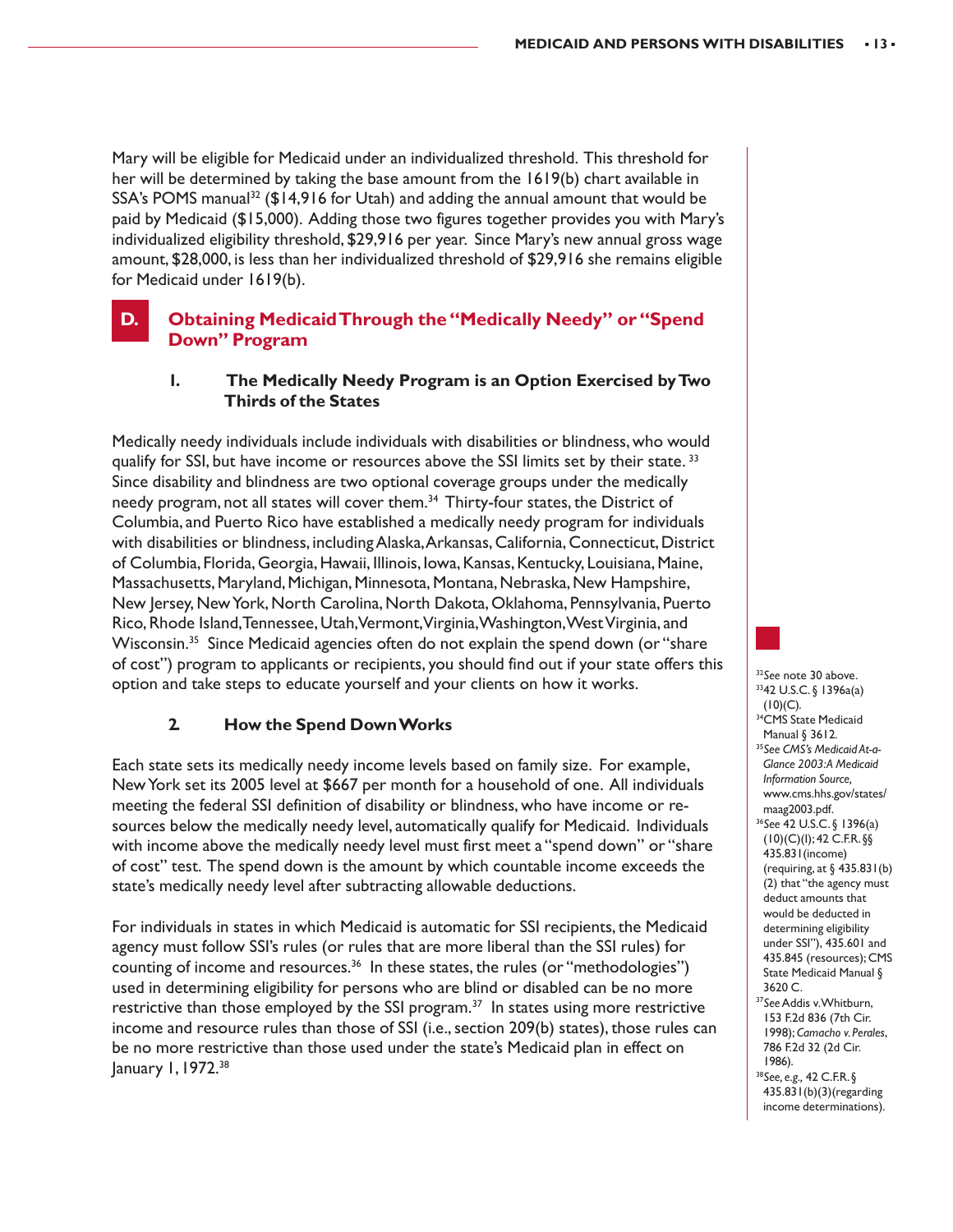In the states that are required to follow the SSI rules for determining countable income and resources, the implications are very significant for those Medicaid applicants and beneficiaries who are working or have vocational plans. This is because all of the SSI work incentives must be available to reduce what would otherwise be countable income and resources.<sup>39</sup> For example, the following monthly income disregards must be allowed when determining income eligibility or the amount of an individual's spend down:

- The \$1,410 student earned income exclusion for students under age 22;
- The \$20 general income exclusion;
- The \$65 earned income exclusion;
- Impairment related work expenses;
- One-half of remaining earned income;
- Blind work expenses; and
- Amounts set aside in a Plan for Achieving Self Support (PASS).<sup>40</sup>

Additionally, since these states must follow SSI's rules for counting of income and resources, any of the strategies for preserving SSI and Medicaid, discussed above, are applicable here.<sup>41</sup>

#### **3. What Bills or Expenses Will Be Counted Toward the Spend Down?**

Nearly any medical expense that is paid or incurred can be used to meet a Medicaid spend down requirement, even if it is for goods or services not covered by the Medicaid state plan.<sup>42</sup> However, the Medicaid applicant/beneficiary will need to keep good records. The following is a list of typical expenses that may be used:

- Health insurance premiums and co-payments
- Doctor bills
- Mental health bills (including a psychiatrist's services and mental health counseling services)
- Dental bills
- Home health care
- Prescriptions drugs
- Eyeglasses and optometry bills
- Over-the-counter drugs or purchases related to health care

Medical expenses of the beneficiary, incurred or paid by a program of the state or a political subdivision (i.e., county, city, school district), must be counted as medical expenses under the spend down provisions.<sup>43</sup> Examples of such expenses include services provided by a state agency serving a specific disability population, such as the office of mental health or developmental disabilities. Services like physical or occupational therapy, provided by special education programs, may also qualify under these provisions.

Example: Consider the case of Kevin, age 29, who has a diagnosis of major depression and receives \$887 in Social Security Disabled Adult Child's benefits. He is not eligible for SSI (and never had been) and is eligible for Medicaid with an \$200 per month spend down (i.e., the spend down in a state with a one-person monthly eligibility threshold of



discussion of the various work incentive rules, *see* Sheldon, J., *Work Incentives for Persons with Disabilities Under the Social Security and SSI Programs* (2002), available at www.nls.org/ work\_incentives.htm or www.nls.org/pdf/

work\_incentives.pdf.

<sup>41</sup>*See* section III.B, above. 42*See,* generally, CMS State Medicaid Manual §§ 3628 *et seq.*

4342 U.S.C. § 1396a(a)(17) (D); CMS State Medicaid Manual § 3628.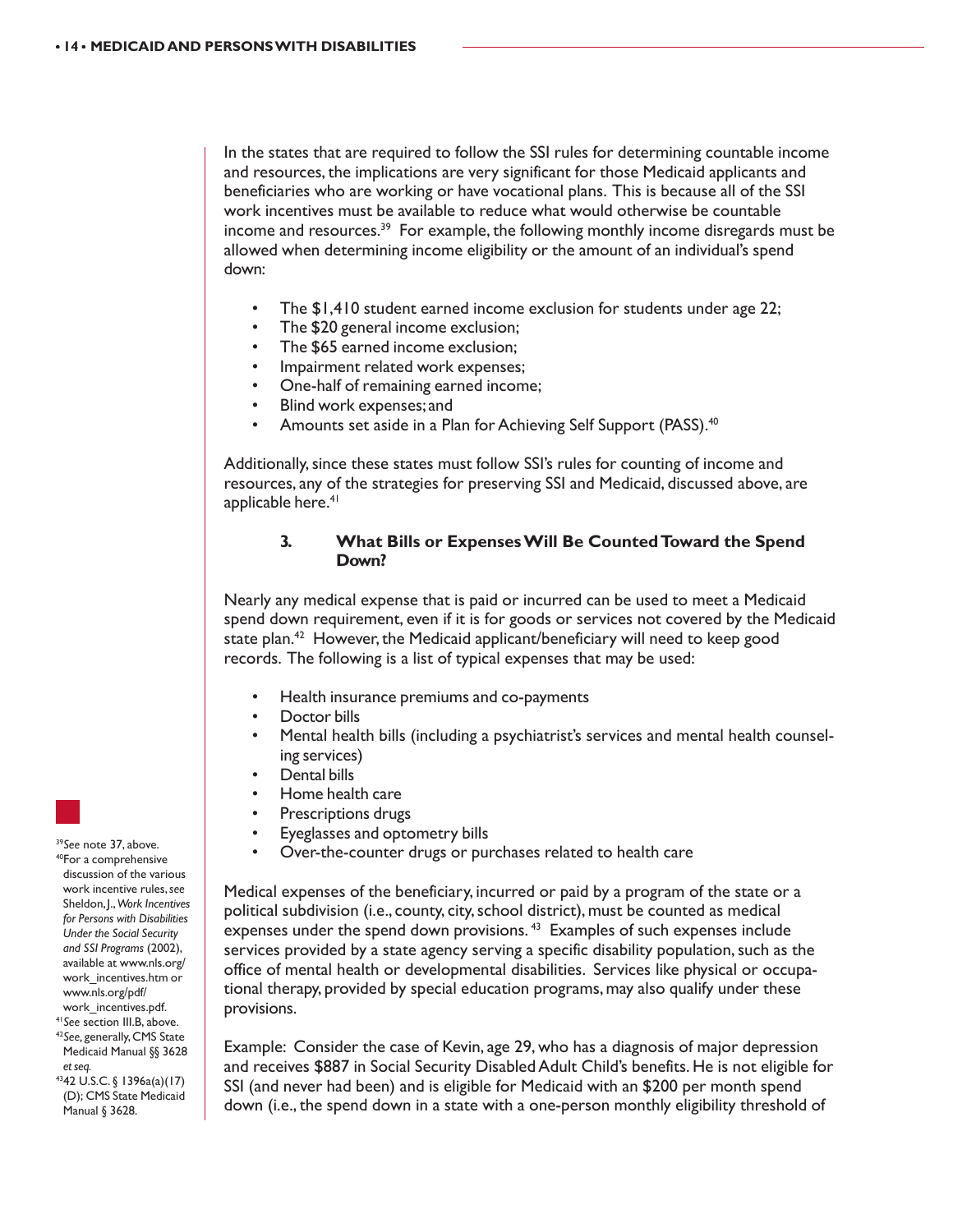\$667). Kevin receives free mental health counseling through a program sponsored by his county office of mental health, at a cost of \$175 per month to the county. This \$175 in county-funded medical expenses will reduce the spend down to \$25 per month. This means that for \$25 per month, Kevin can obtain Medicaid coverage. This will now provide a payment source for prescription drugs, doctor visits, and a range of other services.

# **E. The Optional Medicaid Buy-In**

The optional Medicaid buy-in program is an important way for individuals with disabilities to obtain or retain Medicaid coverage when they are working. It is designed to provide health insurance to working people with disabilities who, because of relatively high earnings, cannot qualify for Medicaid under other eligibility categories. The buy-in was originally made available as part of the federal Balanced Budget Act of 1997. The enhancements to this optional program have been touted as some of the more important provisions of the Ticket to Work and Work Incentives Improvement Act of 1999.<sup>44</sup>

At the time of publication, 26 states had adopted and were implementing a buy-in program, with an additional three states awaiting CMS approval to implement this program. Many other states were in the process of developing buy-in programs that would need to be approved by CMS prior to implementation.

The states currently implementing a buy-in program include: Alaska, Arizona, Arkansas, California, Connecticut, Illinois, Indiana, Iowa, Kansas, Maine, Minnesota, Mississippi, Missouri, Nebraska, New Hampshire, New Jersey, New Mexico, New York, Oregon, Pennsylvania, South Carolina, Utah, Vermont, Washington, Wisconsin, and Wyoming. Additionally, Massachusetts is implementing a Medicaid waiver program very similar to the buy-in program.45

The buy-in program is most important to those individuals with disabilities who have significant health care needs that cannot be met through employer-sponsored health insurance plans and have no other means to obtain or retain Medicaid when working for significant wages. Often, the group that will benefit most are recipients of SSDI, who are not simultaneously eligible for SSI and, thus, cannot qualify for Medicaid under the section 1619(b) program. Many of these individuals currently receive Medicaid through medically needy programs and could not afford to work if it meant giving up Medicaid as the source of payment for expensive items like prescription drugs, personal care services, and durable medical equipment. In those states that have implemented buy-in programs, eligibility for Medicaid can continue in many cases at annual wage levels exceeding \$40,000. In a few of the states, Medicaid eligibility can continue at annual wage levels exceeding \$70,000.46

Subject to federal criteria, a state can choose to structure the buy-in as it sees fit. Largely due to fears of rising Medicaid costs, only five or six states had initiated buy-in programs when the Ticket to Work and Work Incentives Improvement Act (TWWIIA) was signed into law in December 1999. TWWIIA sought to make the program more attractive to states.

4442 U.S.C. §§ 1396a(a)(10) (A)(ii) and 1396o. <sup>45</sup>*See* the SSA website at: www.ssa.gov/work/ ResourcesToolkit/Health/ states.html. <sup>46</sup>A very comprehensive discussion of the different buy-in criteria and different buy-in experiences, in several states, is contained in *The Effectiveness of the Medicaid Buy-In Program in Promoting Employment of People with Disabilities: A Briefing Paper for the Ticket to Work and Work Incentives Advisory Panel* (Cornell University Institute for Policy Research, July 2004), available at www.social security.gov/work/panel (then follow links for "panel documents," then "briefing papers").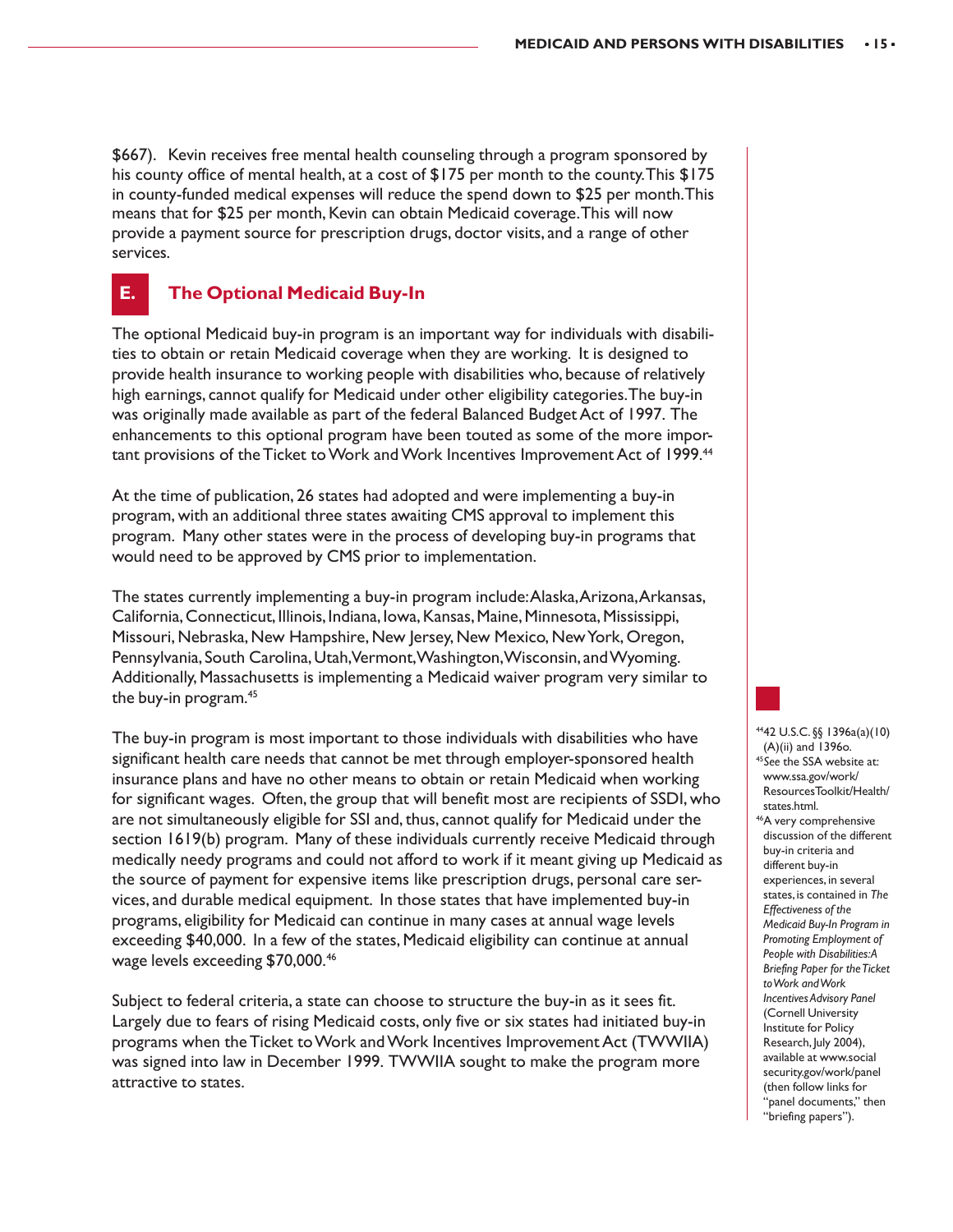The key eligibility criteria for buy-in programs established since 1999 are:

- States can set income eligibility levels between 250 and 450 percent of the federal poverty level. (Since income is "net," i.e., after SSI-related disregards, including earned income disregards, individuals can earn well over \$40,000 per year and keep Medicaid even in states with the more modest 250 percent of poverty level guideline.)
- A person can perform substantial gainful activity (i.e., earn more than \$830 per month in 2005) and still qualify for the buy-in.
- Individuals need not ever have been eligible for SSI in the past.
- States can increase Medicaid resource limits to as high as \$14,000.
- States can charge premiums or other cost-sharing charges, on a sliding scale, based on income.
- States can require some individuals to pay the full premium as long as the premiums do not exceed 7.5 percent of the individual's total income.
- States must require a 100 percent premium payment for individuals with adjusted gross incomes greater than \$75,000 unless states choose to subsidize the premium using their own funds.

Example of individual using buy-in. Anna, age 46, is single, has multiple sclerosis and receives SSDI benefits of \$1,020 per month. She lives in a state that has the optional medically needy program, with a monthly income eligibility threshold of \$600 for a household of one. Since the Medicaid program will disregard the first \$20 of her unearned income, her countable income is \$1,000 per month and she pays a \$400 per month spend down to qualify for Medicaid. She uses Medicaid to pay for doctor's visits, medication, and her power wheelchair, among other things.

Anna lives in a state that has implemented a buy-in program, with eligibility based on 250 percent of the federal poverty level. This means her countable monthly income, after all SSI-related exclusions, must be below \$1,994. Her state's buy-in program allows her to have non-exempt resources of up to \$14,000. If approved for the buy-in, she must pay a premium based on 3 percent of her countable earned income and 7.5 percent of her countable unearned income.

Anna goes to work at a part-time job paying \$665 gross per month. Using SSI-related earned income disregards, her gross earned income is reduced by \$65, then by one half of the remainder (\$665 - 65 - 300 \$300). Since her gross wages are less than the 2005 substantial gainful activity (SGA) figure of \$830 per month, she will keep her SSDI checks of \$1,020 per month. Combining her countable earned and unearned income, Anna now has  $$1,300$  in countable income (\$300 +  $$1,000$ ). She will also now qualify for her state's Medicaid buy-in program as she: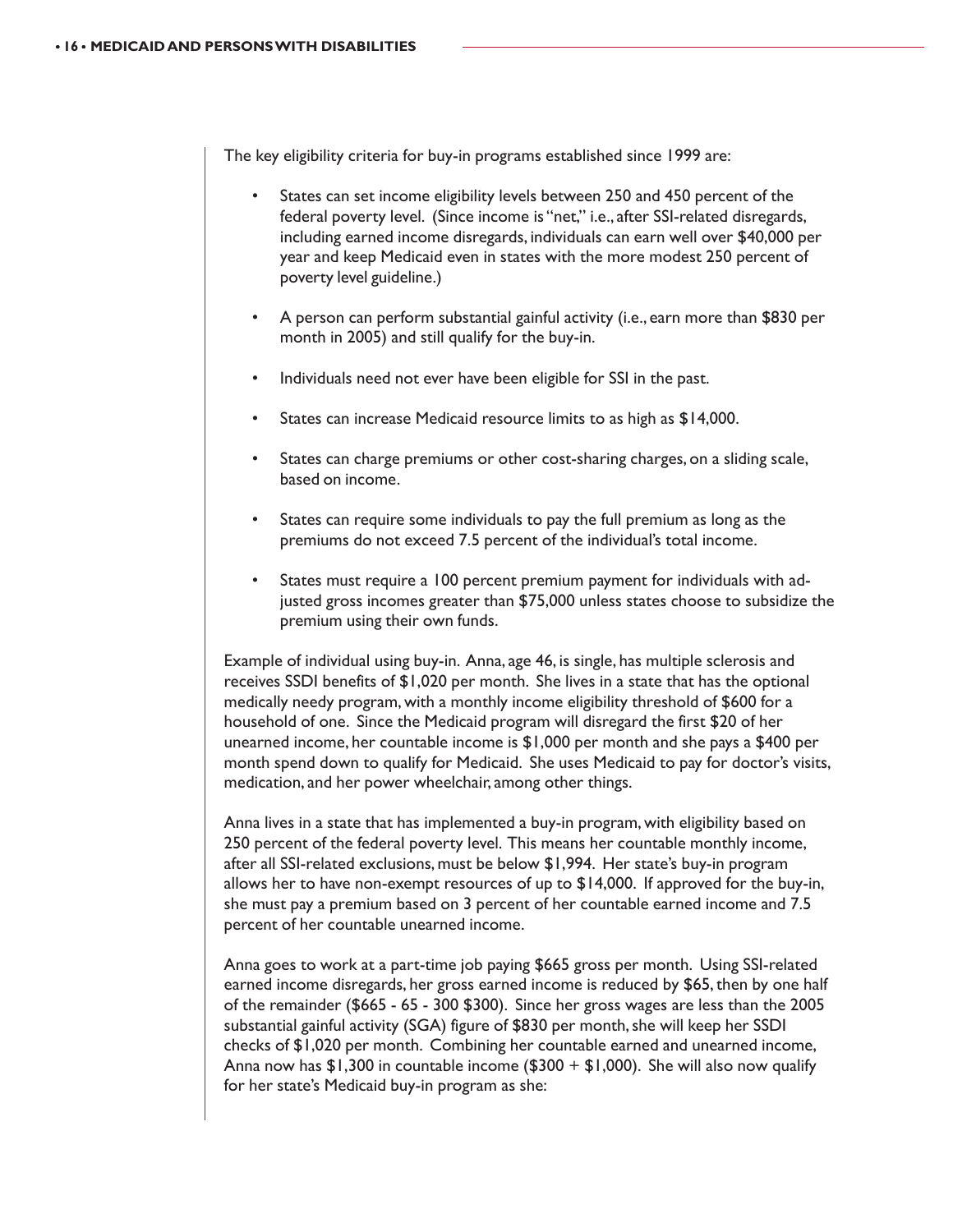- meets the disability test based on her receipt of SSDI;
- is engaged in paid work;
- we'll assume has well below \$14,000 in non-exempt resources; and
- has countable income of \$1,300, well below the 2005 eligibility threshold of \$1,994 per month.

Anna will also be required to pay a monthly premium of \$84, i.e., 3 percent of countable earned income (.03  $\times$  \$300 = \$9) plus 7.5 percent of countable unearned income (.075  $\times$  \$1,000 = \$75). If Anna's rate of pay increases to more than the \$830 per month SGA level and she loses her SSDI benefits, she can retain Medicaid through the buy-in as there is no SGA test for eligibility.

### **F. Obtaining Medicaid Through The Federal Adoption Assistance Program**

Federally funded adoptions are governed by the federal Adoption Assistance and Child Welfare Act of 1980.<sup>47</sup> States are authorized to enter into adoption assistance agreements with parents "who adopt a child with special needs."<sup>48</sup>

For children with disabilities, the child is held to meet the criteria as a child with special needs if the child meets all the eligibility requirements for SSI.<sup>49</sup> For such children, the state "may make adoption assistance payments to such [adoptive] parents directly through the State agency or through another public or nonprofit agency, in amounts to be determined."<sup>50</sup> These payments are commonly referred to as "adoption subsidy payments."

States have leeway to make adoption assistance payments based on individual circumstances, but they cannot be higher than foster care payments would have been if the child had remained in or entered a foster home.<sup>51</sup> In the case of adopted children with disabilities, states may continue the adoption assistance payments until the child is  $21^{52}$ .

The law provides that a child with a disability will not be considered a child with special needs unless: (a) the state has determined that the child cannot or should not return to the home of his or her natural parents; (b) the state has determined that because of the child's disability (or other special factors, such as ethnic background) it is reasonable to conclude that the child cannot be adopted without providing adoption assistance; and (c) a reasonable but unsuccessful effort has been made to place the child without providing adoption assistance or Medicaid.53

Automatic Medicaid eligibility. If the following criteria are met, the adopted child with a disability is automatically eligible for Medicaid<sup>54</sup>:

- The child meets the criteria of "child with special needs" by meeting the eligibility requirements for SSI.
- There must be an adoption assistance agreement in effect, even if adoption assistance payments are not being made pursuant to that agreement.

4742 U.S.C. §§ 620-28, 670- 676. 4842 U.S.C. §§ 673(a)(1)(B), 675(3). 4942 U.S.C. § 673(a)(2) (A)(ii). 5042 U.S.C. § 673(a)(1)(B) (ii).  $5142$  U.S.C. § 673(a)(3). 5242 U.S.C. § 673(a)(4). 5342 U.S.C. § 673(c).  $5442$  U.S.C. § 673(b)(1).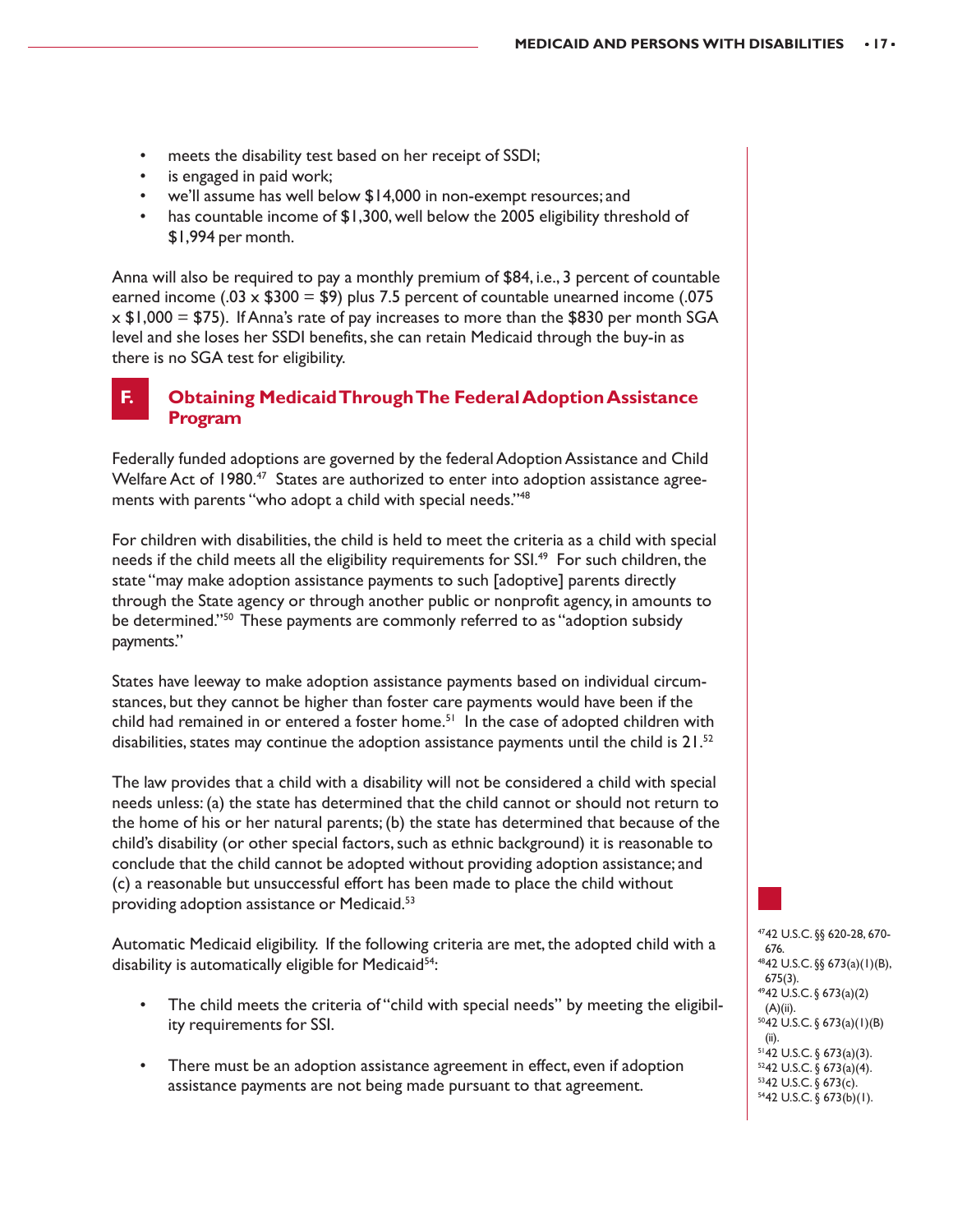Automatic Medicaid eligibility is also available at state option. States may choose to provide Medicaid coverage for children who are receiving benefits from state or local (non-federal) adoption assistance programs.55

# **IV. Medicaid Waivers: Allowing for Expanded Eligibility and Services for Specific Disability Groups**

### **A. The Concept of a CMS-Approved Waiver**

As the previous sections of this brief make clear, Medicaid is a program that is subject to very extensive federal mandates. A CMS-approved waiver allows a state to operate outside the confines of specified federal mandates, often to test innovative approaches to delivery of services or to extend or expand coverage for a targeted population.



### **B. Some Examples of Waivers that CMS Can Approve**

Three of the more common waivers that states have used include:

- The "freedom of choice" waiver, often called a section  $1915(b)$  waiver,<sup>56</sup> is typically used to create a managed care model to serve Medicaid recipients. A key provision waived in a managed care model is that provision that would ordinarily allow recipients to get services from the provider they choose.
- The "home and community-based services" (HCBS) waiver allows Medicaid agencies to serve individuals who would be eligible for Medicaid if institutionalized. These are often called  $1915(c)$  waivers<sup>57</sup> and can be used to offer a broader range of services than are offered to Medicaid recipients under the general state plan.
- The "demonstration waiver" is often called the 1115 waiver<sup>58</sup> and can be used to implement demonstration projects which are "likely to assist in promoting the objectives" of the Medicaid Act. Massachusetts is implementing its Medicaid buy-in program through an approved 1115 waiver.

In the next section, we will discuss the HCBS waiver at greater length as those waivers are very likely to be encountered by individuals with disabilities.

#### **C. How the Home and Community-Based Services Waiver Can Be Used for Individuals With Disabilities**

These waivers have been available to states since 1981. Although they are optional, every state has implemented one or more HCBS waivers.<sup>59</sup> These waivers can be used to extend eligibility to individuals who would not otherwise be eligible for Medicaid or to provide services not available to the Medicaid population generally.



5542 U.S.C. §§ 1396a(a)(10) (A)(ii), 1396d(a)(I). 5642 U.S.C. § 1396n(b). 5742 U.S.C. §§ 1396a(a)(10) (A)(ii)(VI), 1396n(b)-(e). 5842 U.S.C. § 1315(a). 59Information on the HCBS waivers available in your state can be obtained through the Kaiser Family Foundation's website at www.statehealthfacts.org (follow the links for your state, then the state Medicaid program).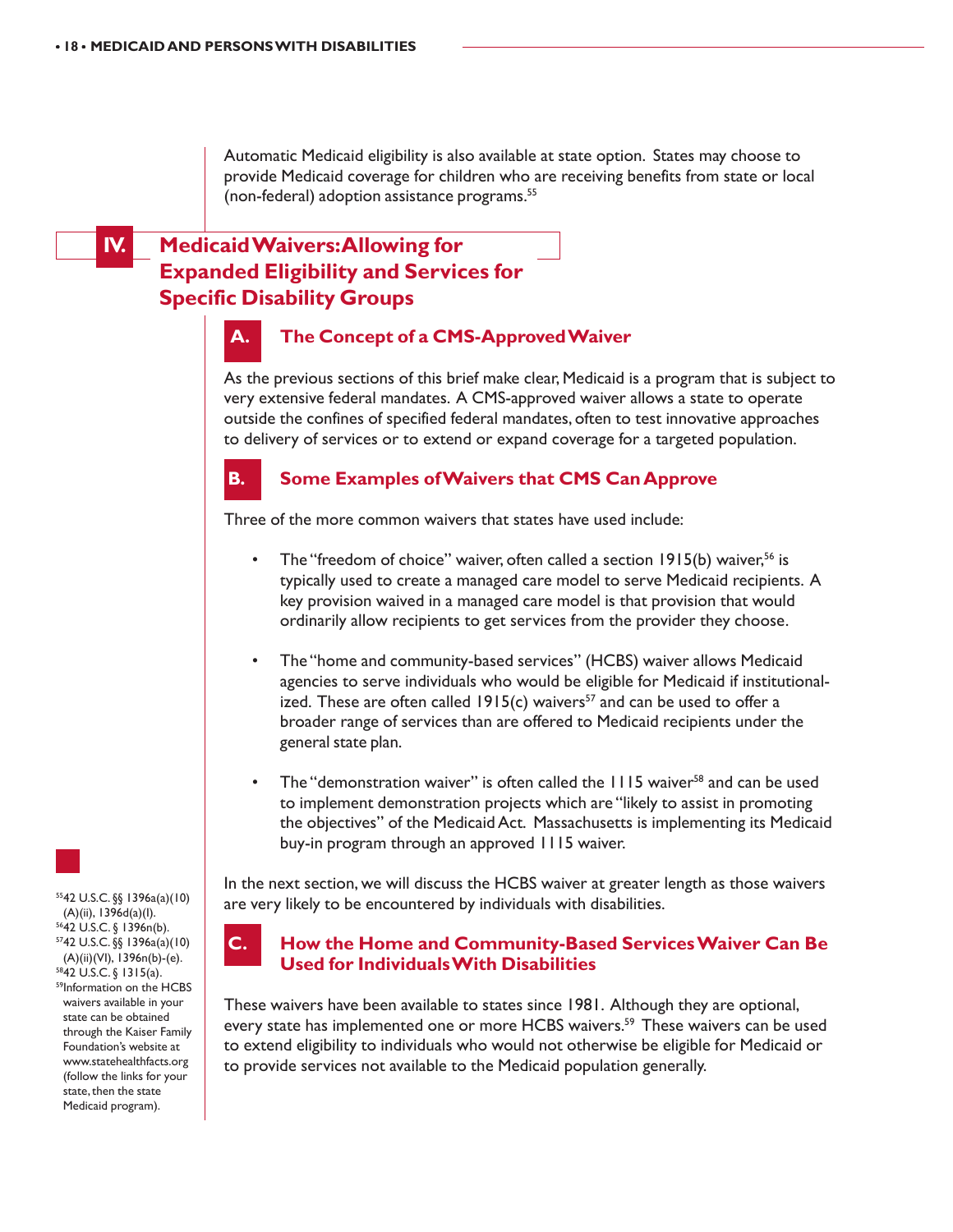The HCBS waiver can be used to waive three key federal Medicaid requirements:

- Waiver of statewidedness: Ordinarily, the state's Medicaid plan must offer comparable coverage in all regions of a state. A waiver could be approved that will offer a level of Medicaid coverage in one or more sections of the state that is not available to recipients statewide.
- Waiver of comparability: Ordinarily, the state's Medicaid plan must treat all similarly situated recipients equally. A waiver could select a targeted group of Medicaid recipients (such as persons with traumatic brain injury, for example) and offer them a scope of services not available to persons who have different disabilities but similar needs.
- Waiver of certain income and resource rules: A waiver can be implemented which exempts certain populations from the general income and resource requirements. For example, many states operate waiver programs that make certain children with very severe disabilities eligible for Medicaid without regard to parental income and resources.

The expanded scope of services, potentially available through an HCBS waiver, can be very important to individuals with disabilities who are pursuing vocational goals. An HCBS waiver can offer optional services to a specific disability group that are not otherwise offered to adult Medicaid recipients. These could include optional services such as private duty nursing or prosthetic devices. The HCBS waiver can also offer services that are not currently authorized by the Medicaid Act, including some that are not strictly medical in nature.

Under federal HCBS waiver regulations a very wide range of services can be provided, including:

- Case management
- Homemaker services
- Home health aide services
- Personal care services
- Adult day health
- **Habilitation**
- **Respite**
- Partial hospitalization and psychosocial rehabilitation for persons with psychiatric diagnoses.
- Other services requested by the agency and approved by CMS as cost effective and necessary to avoid institutionalization.<sup>60</sup>

States have apparently used this "other services" category to approve things like home modifications and even modifications to vehicles.<sup>61</sup>

In 1997, the HCBS regulations were amended to allow for "expanded habilitation services," which include "prevocational services" and "educational services."<sup>62</sup> Under the prevocational and educational services categories, CMS would allow an approved waiver to provide a wide range of services that would prepare an individual with a very severe disability to eventually move to either competitive employment, long term supported employment, or a more traditional vocational rehabilitation program.

6042 C.F.R. § 440.180. <sup>61</sup>*See* N.Y. State Department of Health, Administrative Directive, Transmittal #00 OMM/ ADM-4 (May 22, 2000), available at www.wnylc. net/pdf/2000-adms/ 00ommadm-4.pdf, explaining the criteria for approving home adaptations and vehicle modifications under the state's Care at Home I and Care at Home II waiver programs. 6242 C.F.R. § 440.180(c)(2) (I) & (ii).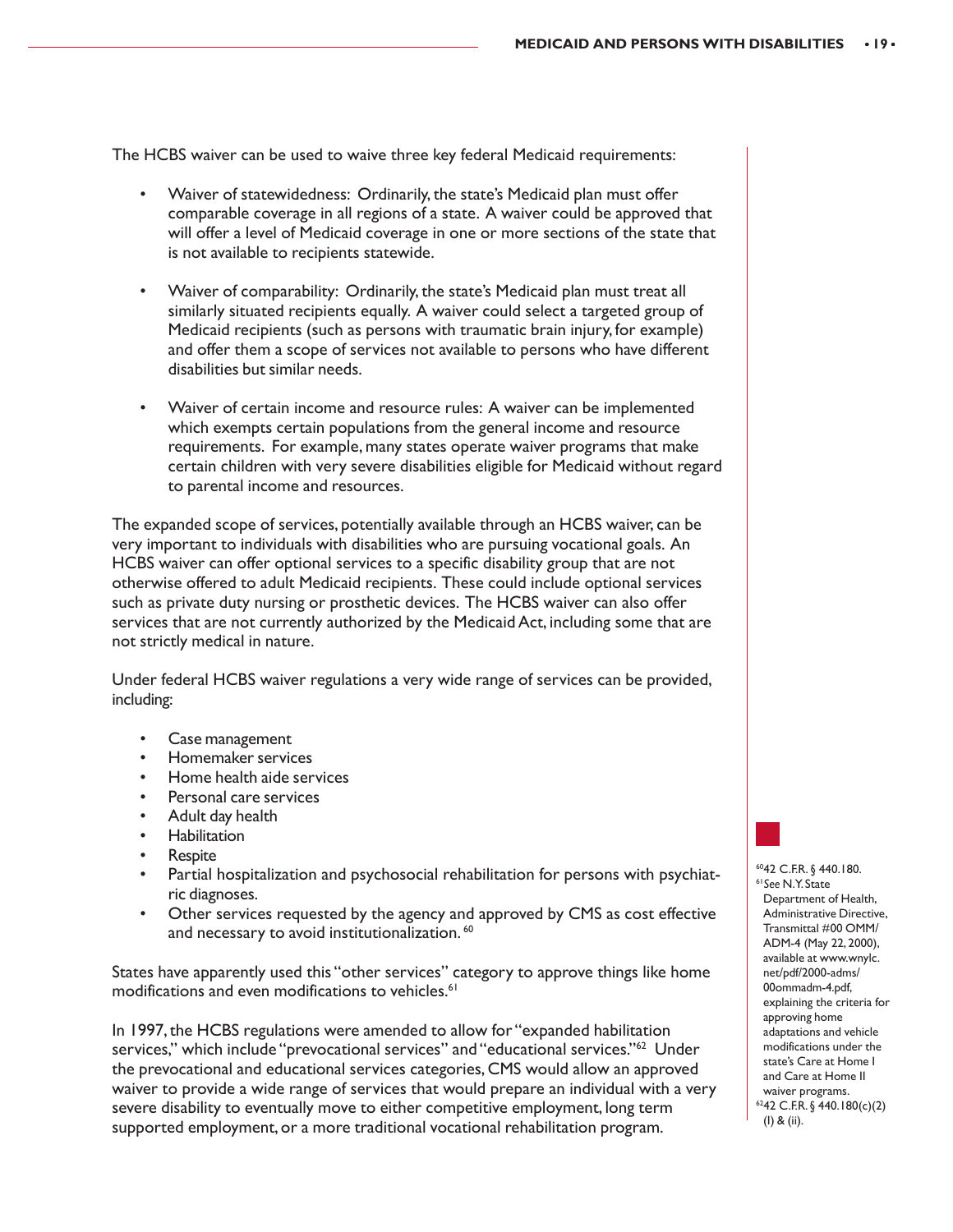Services available through the expanded habilitation services category include:

- teaching an individual such concepts as compliance, attendance, task completion, problem solving, and safety;
- supported employment services (which presumably includes job coaching) that are provided in integrated work settings with an assumption that the individual is not receiving a competitive wage (at or above minimum wage) during the period they receive services;
- any combination of special supervisory services, training, transportation, and adaptive equipment that the state demonstrates are essential for engaging in paid employment.

# **V. Due Process: The Right to a Hearing When Medicaid Eligibility or Medicaid Services are Denied**

# **A. When is the Opportunity for a Hearing Required?**

The federal Medicaid regulations require that an individual is entitled to a written notice and right to an administrative fair hearing at any time the Medicaid agency takes an adverse action or fails to act with reasonable promptness on an application or other request for services. $63$  An action is considered adverse, for example, if an application is denied or approved subject to a spend down, or if the agency plans to terminate, suspend, or reduce a previously-approved service.<sup>64</sup>

The written notice of proposed action must explain the action that is intended, the reasons for the action, the legal basis for the action, and the right to request a fair hearing to challenge the action. The notice must also explain that the individual has a right to continued benefits pending a final hearing decision.<sup>65</sup>

The federal regulations give states some leeway for setting their own time limits for requesting a hearing, mandating only that the individual be allowed a reasonable time to request a hearing, not to exceed 90 days form the date that the notice of adverse action is mailed.<sup>66</sup> If you are working with an individual who has received a notice of adverse action by a Medicaid agency, it is critical to read the notice to determine the time limits for requesting a hearing and the separate time limit if "aid continuing" is going to be requested.



#### **B. What Medicaid Hearing Issues Would Be Appropriate for a PABSS Attorney or Advocate to Handle?**

BPA&O advocates and PABSS attorneys and advocates are limited to working with beneficiaries of SSI or SSDI, including former cash beneficiaries who retain Medicaid eligibility through 1619(b) or Medicare eligibility through the extended Medicare provisions. So long as the beneficiary status is verified BPA&O and PABSS staff may work on Medicaid issue if to do so could help the beneficiary overcome a barrier to work. BPA&O staff will only be involved in Medicaid issues from a benefits planning perspective, while PABSS staff may represent the beneficiary on Medicaid issues that go to a hearing or litigation.



6442 C.F.R. § 431.201. 6542 C.F.R. §§ 431.206, 431.210. 6642 C.F.R. § 431.221(d).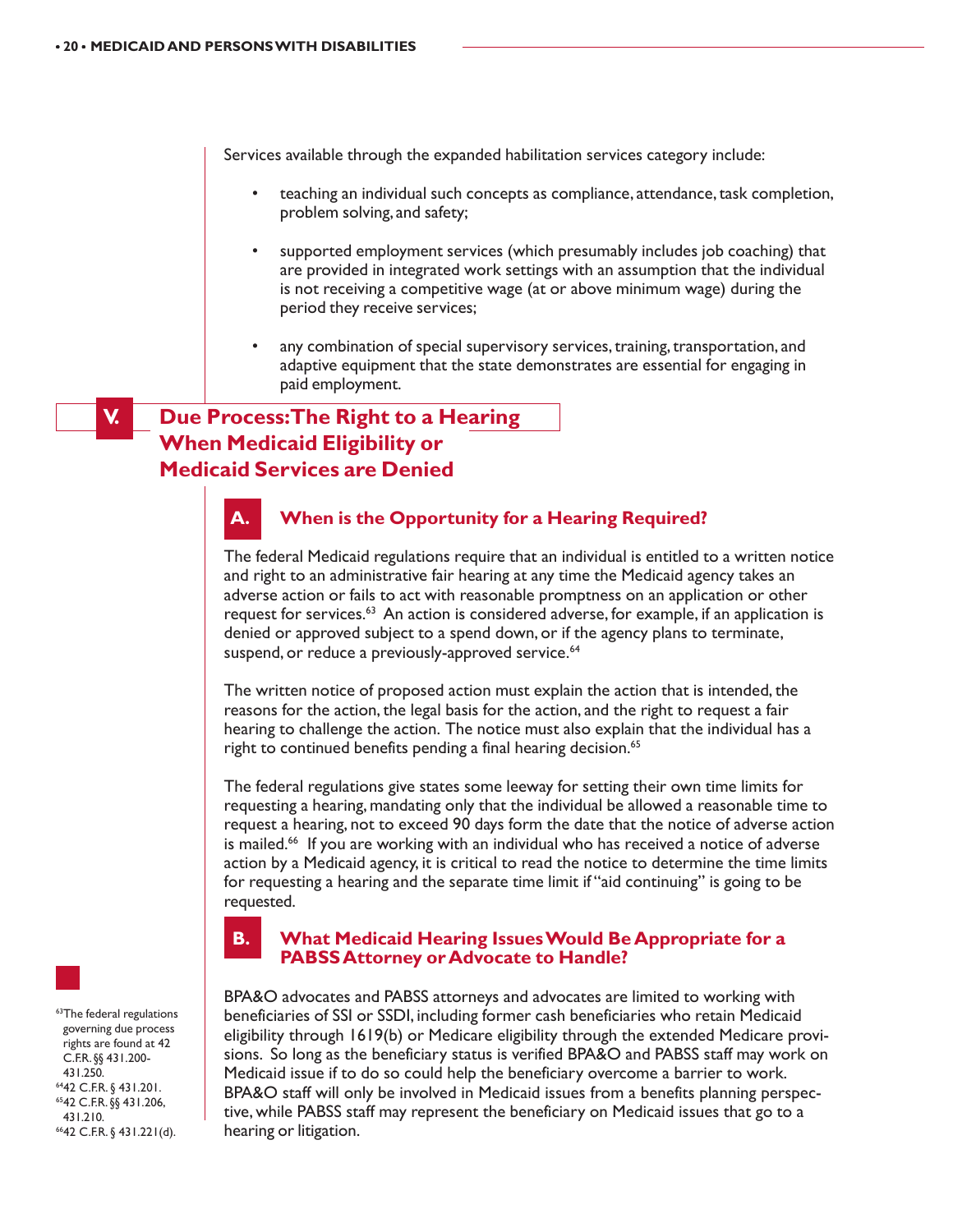There are a number of Medicaid issues discussed in this brief that would be appropriate for involvement by a PABSS advocate or attorney if the matter went to a hearing:

- in the medically needy program, enforcing the individual's right to reduce countable income (thereby reducing or eliminating a spend down) by using the SSI work incentives if required to be followed in your state $67$ ;
- in that same state with a medically needy program, appealing the denial of a proposed Plan for Achieving Self Support, which proposed to exclude income in order to support a vocational goal, thereby reducing or eliminating a Medicaid spend down;
- in a state which has implemented a Medicaid buy-in program, appealing from a denial of eligibility or challenging the amount of premium required to maintain the benefit;
- appealing the denial of prior approval for an item of durable medical equipment, such as a power wheelchair or augmentative communication device;
- appealing a reduction in the amount of personal care services or private duty nursing services approved;
- appealing the denial of funding for a new medical procedure or medicine that promises to restore functioning and make the individual more employable;
- challenging the agency's imposition of a spend down when it appears that the individual lost SSI due to the receipt of Social Security DAC benefits and should be eligible for continued Medicaid without a spend down.

In keeping with the PABSS eligibility criteria, any appeal must have as its purpose overcoming a barrier to employment.

### **C. Appealing an Adverse Fair Hearing Decision Into Court**

Following the hearing, the state Medicaid agency must issue a written decision. If the decision is in any way adverse to the individual — i.e., the decision either affirms the original denial, suspension, or termination, or provides less than the full benefits the individual was seeking — there is a right to pursue the matter in either state or federal court. We will very briefly explore each option.

In every state but Texas, state law provides for a procedure to review (or appeal) the fair hearing decision in state court. Generally, this review will be based on the record that was made at the hearing. The reviewing court will usually consider whether the decision was correct based on the law, regulations, and policy and/or whether the decision was based on substantial evidence in the record.

67The SSI rules for excluding income must be followed in medically needy programs in those states in which SSI recipients are automatically eligible for Medicaid. *See* note 36 above.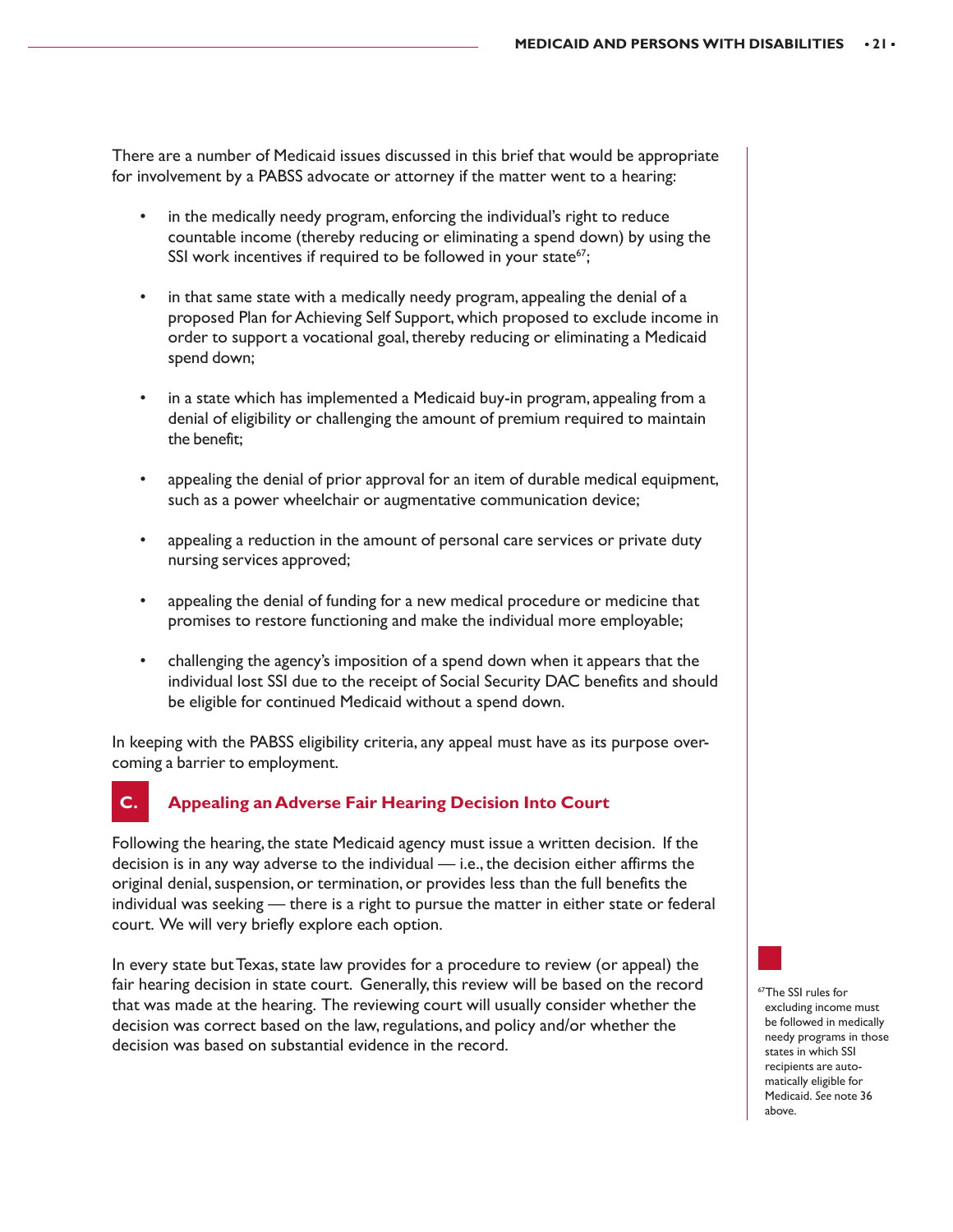Alternatively, the matter can be taken into federal court. Generally, this review will be pursuant to 42 U.S.C. § 1983 to enforce a provision of the federal Medicaid Act. Although beyond the scope of this brief, readers must be aware that not every provision of the Medicaid Act has been held to be enforceable under section 1983 and the courts are split on whether section 1983 can be used to enforce some provisions. Section 1983 can also be used, without first pursuing a hearing, to challenge actions of a state Medicaid agency that are systemic in nature, such as where the agency is not enforcing a particular requirement of the Medicaid Act. Again, it will be important to first research whether the provision you want to enforce has been addressed by the courts, particularly the federal courts in your state or appeals circuit.<sup>68</sup>

In selected cases, attorneys have used the Americans with Disabilities Act (ADA) to challenge the actions of a state Medicaid agency when it appeared that the federal courts would not entertain a claim under section 1983. Here again, a discussion of how this is done is beyond the scope of this brief.

#### **VI. Conclusion**

This policy and practice brief has presented a comprehensive, practical guide on the Medicaid program for use by individuals who work for BPA&O or PABSS programs. It has laid out the basic federal requirements covering both eligibility and available services, pointing out those many areas where states have individual discretion.

Attorneys or advocates who are involved with specific Medicaid provisions that have been covered in these pages may need to dig much more deeply to determine how those provisions apply in your state and to your individual client or consumer. What we have presented to you is based on the federal law, regulations, and policy. As a practical matter, however, the decisions made by state and local Medicaid staff in your state will most likely be based on state law, regulation, and policy. It is incumbent on the reader, then, to become familiar with state law or develop contacts with other attorneys or advocates in your state who have that expertise. Often, the attorneys and advocates with the most Medicaid expertise will come from the legal services and legal aid agencies in your state.

Finally, as this article goes to press the Medicaid program is being closely scrutinized at both the federal level and in every state in the country. The federal government and many states are looking to make changes to contain what is seen as the ever increasing burden on taxpayers for this comprehensive health care program. It is important for the reader, therefore, to keep abreast as changes are made at the federal and state levels.

<sup>68</sup>The National Health Law Project maintains great resource materials on what the courts have said about using 42 U.S.C. § 1983 to enforce provisions of the Medicaid Act. You can call them at 310-204-6010 or check out their website at www.healthlaw.org.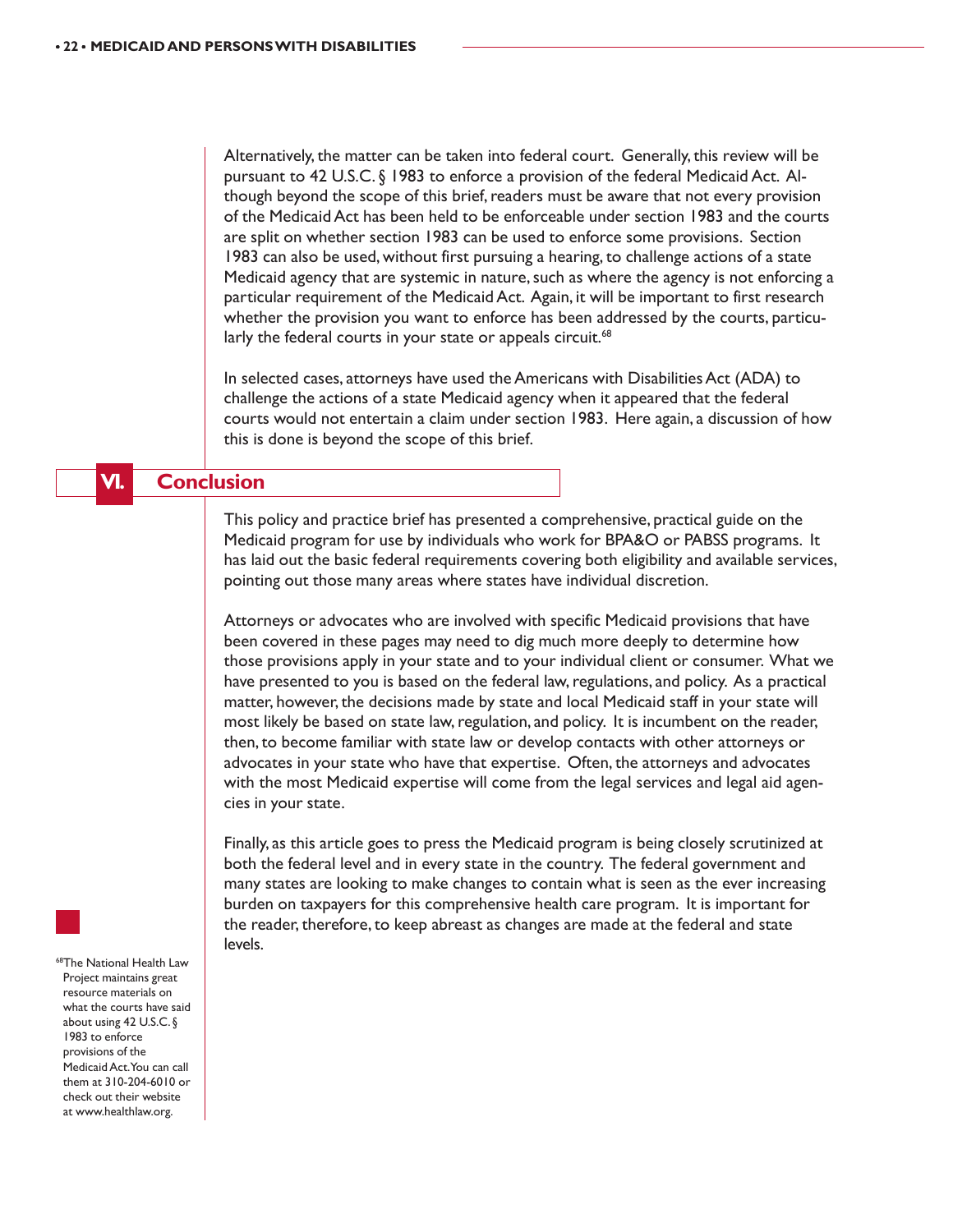# **MY NOTES ON TRANSLATING THIS TO PRACTICE:**

**MY STATE CONTACTS:**